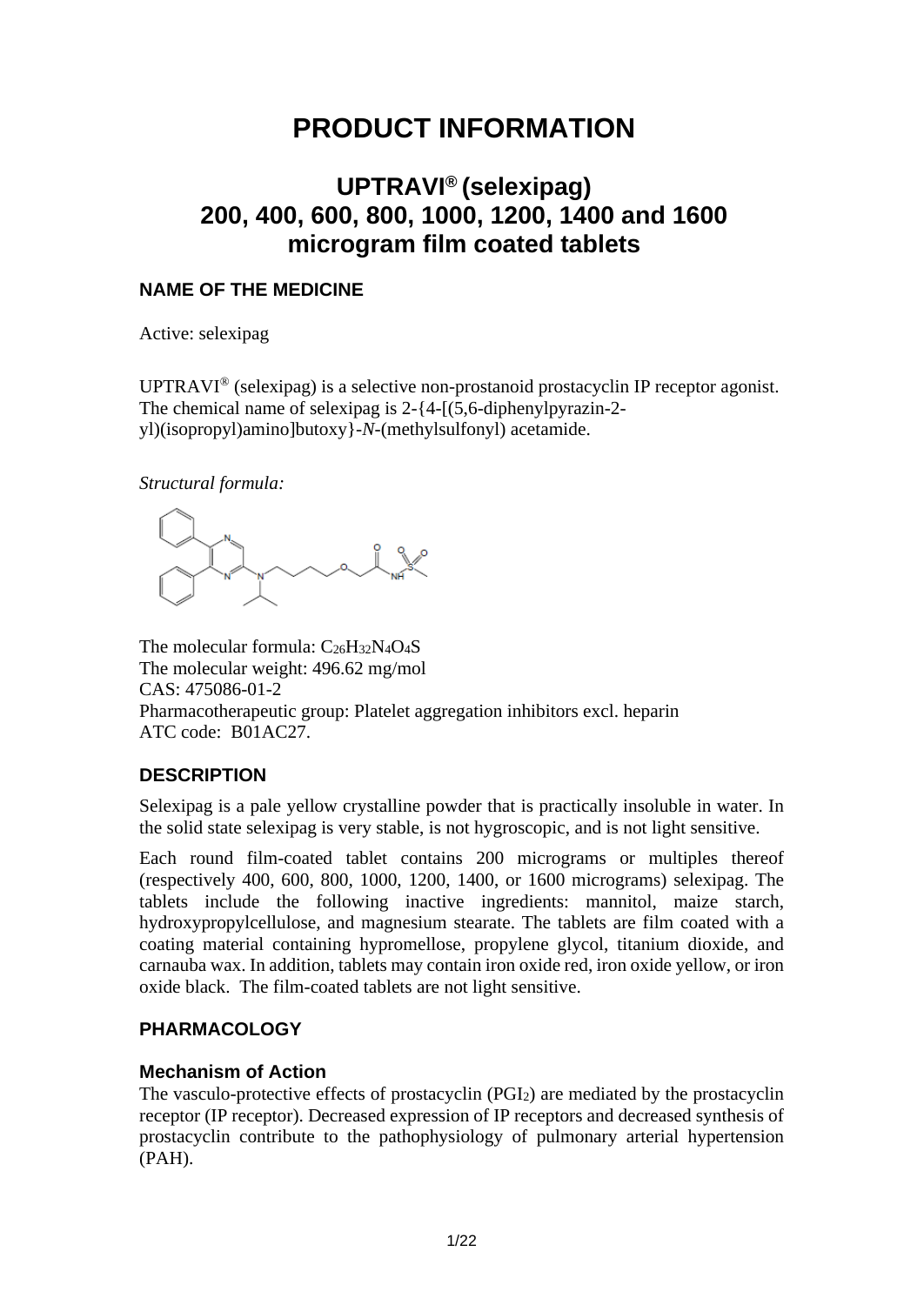Selexipag is an oral, selective, IP prostacyclin receptor agonist, and is structurally and pharmacologically distinct from prostacyclin and its analogues. Selexipag is hydrolysed by carboxylesterase to yield its active metabolite, which is approximately 37-fold more potent than selexipag. Selexipag and the active metabolite are high affinity IP receptor agonists with a high selectivity for the IP receptor versus other prostanoid receptors  $(EP_1-EP_4, DP, FP$  and TP). Selectivity against  $EP_1, EP_3$ , FP and TP is important because these are well-described contractile receptors in gastro-intestinal tract and blood vessels. Selectivity against  $EP_2$ ,  $EP_4$  and  $DP_1$  is important because these receptors mediate immune depressive effects.

Stimulation of the IP receptor by selexipag and the active metabolite leads to vasodilatory as well as anti-proliferative and anti-fibrotic effects. Selexipag improves haemodynamic parameters and prevents cardiac and pulmonary remodeling in a rat model of PAH. In these PAH rats, pulmonary and peripheral vasodilation in response to selexipag correlate, indicating that peripheral vasodilation reflects pulmonary pharmacodynamic efficacy. Selexipag does not cause IP receptor desensitisation *in vitro* nor tachyphylaxis in a rat model.

PAH patients have variable degrees of IP receptor expression. Differences in maintenance dose of selexipag between individuals may be related to differences in IP receptor expression levels.

# **Pharmacodynamics**

*Cardiac electrophysiology:* In a thorough QT study in healthy subjects, repeated doses of 800 and 1600 micrograms of selexipag twice daily did not show an effect on cardiac repolarisation (the  $QT_c$  interval) or conduction (PR and QRS intervals) and had a mild accelerating effect on heart rate. The placebo-corrected increase from time-matched baseline heart rate 1.5 to 3 hours post-dose was 6–7 bpm at 800 µg twice daily and 9– 10 bpm at 1600 µg twice daily.

*Pulmonary Haemodynamics*: A Phase 2 double-blind, placebo-controlled clinical study assessed haemodynamic parameters after 17 weeks of treatment in patients with PAH WHO functional classes II–III and concomitantly receiving ERAs and/or PDE-5 inhibitor. Patients titrating selexipag to an individually tolerated dose (200 micrograms twice daily increments up to 800 micrograms twice daily; N=33) achieved a statistically significant mean reduction in pulmonary vascular resistance of 30.3% (95% CL  $-44.7\%$ ,  $-12.2\%$ ; P = 0.0045) and an increase in cardiac index (mean treatment effect) 0.48 L/min/m<sup>2</sup>, 95% CL 0.13, 0.83 compared to placebo (N=10).

# **Pharmacokinetics**

The pharmacokinetics of selexipag and its active metabolite have been studied primarily in healthy subjects. The pharmacokinetics of selexipag and the active metabolite, both after single- and multiple-dose administration, were dose-proportional up to a single dose of 800 micrograms and multiple doses of up to 1800 micrograms twice a day. After multiple-dose administration, steady-state conditions of selexipag and active metabolite were reached within 3 days. No accumulation in plasma, either of parent compound or active metabolite, occurred after multiple-dose administration.

In healthy subjects, inter-subject variability in exposure (area under the curve over a dosing interval) at steady-state was 43% and 39% for selexipag and the active metabolite, respectively. Intra-subject variability in exposure was 24% and 19% for selexipag and the active metabolite, respectively.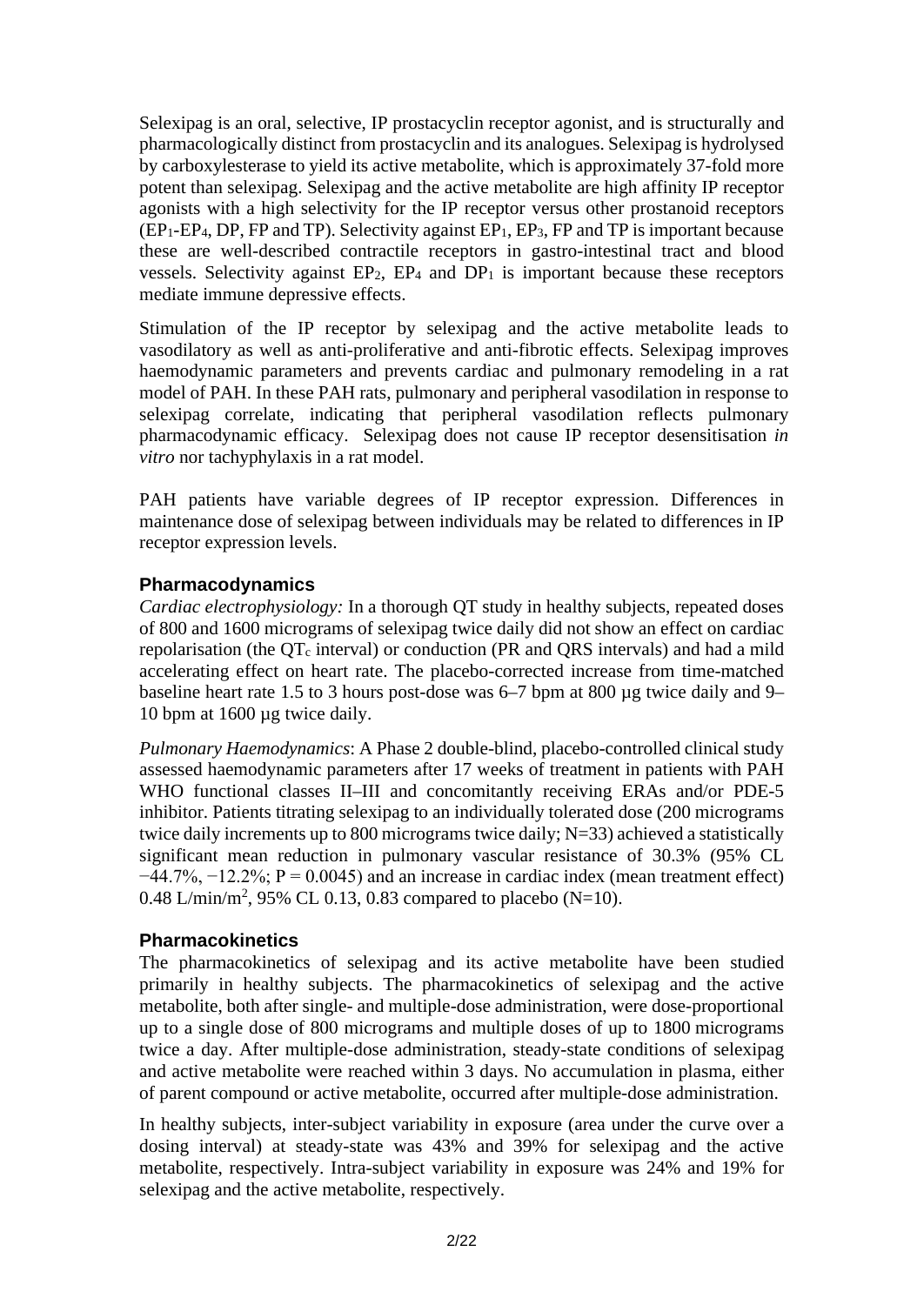Exposure to selexipag and the active metabolite at steady-state was 30% and 20% higher, respectively, in PAH patients compared to healthy subjects. The pharmacokinetics of selexipag and the active metabolite in PAH patients were not influenced by the severity of the disease and did not change with time.

# **Absorption**

Selexipag is rapidly absorbed and is hydrolysed by carboxylesterases to its active metabolite.

Maximum observed plasma concentrations of selexipag and its active metabolite after oral administration are reached within 1–3 h and 3–4 h, respectively.

The absolute bioavailability of selexipag is approximately 49%.

In the presence of food, the exposure to selexipag after a single dose of 400 micrograms was increased by 10% in Caucasian subjects and decreased by 15% in Japanese subjects, whereas exposure to the active metabolite was decreased by 27% (Caucasian subjects) and 12% (Japanese subjects). More subjects reported adverse events after administration in the fasted than in the fed state.

## **Distribution**

Selexipag and its active metabolite are highly bound to plasma proteins (approximately 99% in total and to the same extent to albumin and alpha1-acid glycoprotein).

The volume of distribution of selexipag at steady state is 11.7L.

## **Biotransformation**

Selexipag is hydrolysed to yield its active metabolite in the liver and in the intestine by carboxylesterases. Oxidative metabolism catalysed mainly by CYP2C8 and to a smaller extent by CYP3A4 leads to the formation of hydroxylated and dealkylated products. UGT1A3 and UGT2B7 are involved in the glucuronidation of the active metabolite. Except for the active metabolite, none of the circulating metabolites in human plasma exceeds 3% of the total drug-related material. Both in healthy subjects and PAH patients, after oral administration, exposure at steady-state to the active metabolite is approximately 3- to 4-fold higher than to the parent compound.

## **Elimination**

Elimination of selexipag is predominantly via metabolism with a mean terminal halflife of 0.8-2.5 h. The active metabolite has a half-life of 6.2-13.5h. The total body clearance of selexipag is 17.9 L/h. Excretion in healthy subjects was complete 5 days after administration and occurred primarily via faeces (accounting for 93% of the administered dose) compared to 12% in urine.

## **Special populations**

No clinically relevant effects of sex, race, age or body weight on the pharmacokinetics of selexipag and its active metabolite have been observed in healthy subjects or PAH patients. In PAH patients, the exposure to selexipag and ACT-333679 decreased 9% and 4%, respectively, with increasing age from 23 to 72 years. PAH patients with body weights of 51 (96) kg showed 30% higher (20% lower) exposure to selexipag and 20% higher (10% lower) exposure to ACT-333679 compared to patients of 70 kg body weight. PAH male patients showed 13% lower exposure to ACT-333679 than female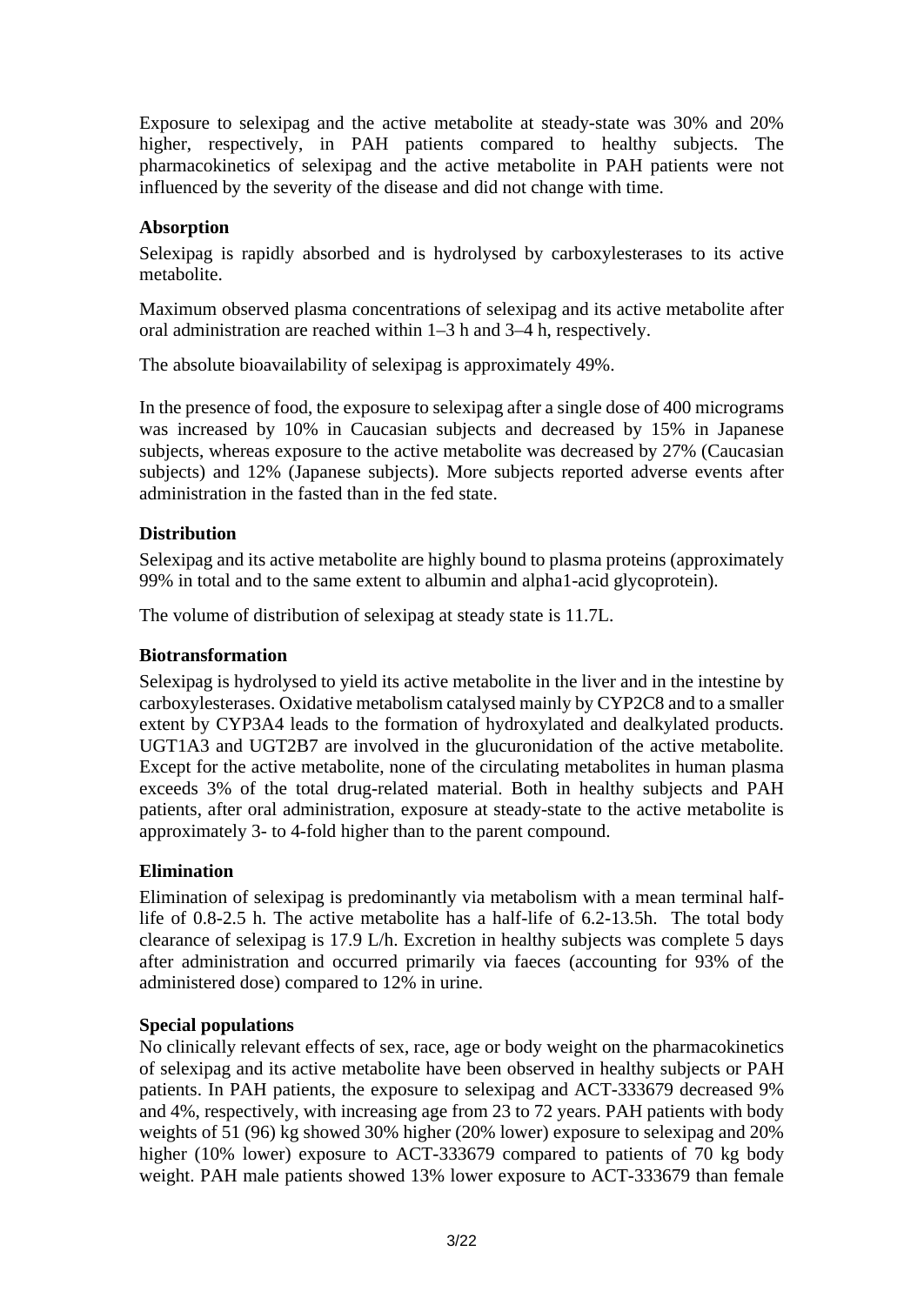patients. These differences are smaller than the intersubject variability, which is larger than 30%.

## *Renal impairment*

The AUC<sub>0-∞</sub> values of selexipag and ACT-333679 were increased 1.73-fold and 1.61fold, respectively, in subjects with severe renal function impairment (SRFI) compared to healthy subjects, and the  $t_{1/2}$  of ACT-333679 was prolonged 1.61-fold in patients with SRFI.

## *Hepatic impairment*

In subjects with mild (Child-Pugh A) or moderate (Child-Pugh B) hepatic impairment, after a single dose administration of 400 mcg of selexipag, exposure to selexipag was 2- and 4-fold higher, respectively, when compared to healthy subjects. Exposure to the active metabolite remained almost unchanged in subjects with mild hepatic impairment and was doubled in subjects with moderate hepatic impairment. Only two subjects with severe (Child-Pugh C) hepatic impairment were dosed with selexipag. Exposure to selexipag and its active metabolite in these two subjects was similar to that in subjects with moderate (Child-Pugh B) hepatic impairment.

Based on pharmacokinetic modelling of data from a study in subjects with hepatic impairment, the exposure to the active metabolite at steady state in subjects with moderate hepatic impairment (Child-Pugh class B) after a once-daily regimen is expected to be similar to that in healthy subjects receiving a twice-daily regimen. The exposure to selexipag at steady state in subjects with moderate hepatic impairment during a once-daily regimen is predicted to be approximately 2-fold that seen in healthy subjects receiving a twice-daily regimen.

# **CLINICAL TRIALS**

# *Efficacy in Patients with Pulmonary Arterial Hypertension*

The effect of selexipag on progression of PAH was demonstrated in a multi-centre, long-term (mean duration of exposure was approximately 1.5 years up to a maximum of 4.2 years), double-blind, placebo-controlled, parallel group, event-driven Phase 3 study (GRIPHON) in 1156 patients with symptomatic [WHO Functional Class (FC) I– IV] PAH. Patients were randomised to either placebo (N=582), or selexipag (N=574) twice a day in multiples of 200 micrograms. The dose was increased in weekly intervals by increments of 200 micrograms given twice a day to determine the individualised maintenance dose (200 - 1600 micrograms twice a day).

The primary study endpoint was the time to first occurrence of a morbidity or mortality event up to end of treatment defined as a composite of death (all-causes); or hospitalisation for PAH; **or** progression of PAH resulting in need for lung transplantation or balloon atrial septostomy; **or** initiation of parenteral prostanoid therapy or chronic oxygen therapy; **or** other disease progression events (patients in modified NYHA/WHO FC II or III at baseline) confirmed by decrease in 6MWD from baseline  $(≥ 15%)$  and worsening of NYHA/WHO FC or (patients in modified NYHA/WHO FC III or IV at baseline) confirmed by decrease in 6MWD from baseline  $(≥ 15%)$  and need for additional PAH specific therapy.

All events were confirmed by an independent adjudication committee, blinded to treatment allocation.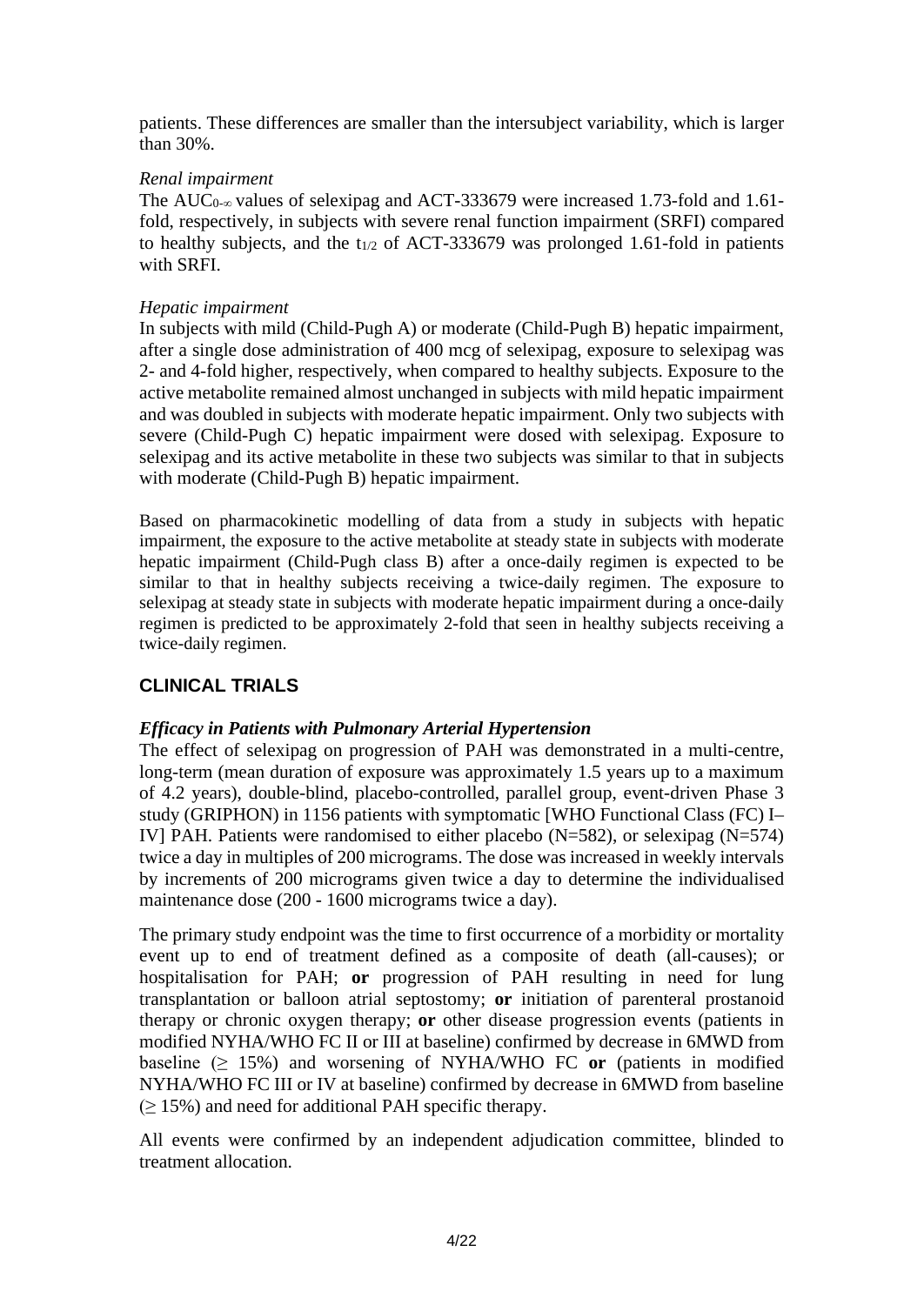The mean age was 48.1 years (range 18–80 years of age) with the majority of subjects being Caucasian (65.0%) and female (79.8%). Approximately 1%, 46%, 53%, and 1% of patients were in WHO FC I, II, III, and IV, respectively, at baseline of whom three patients in WHO FC IV received selexipag.

Idiopathic or heritable PAH was the most common aetiology in the study population (58%) followed by PAH due to connective tissue disorders (29%), PAH associated with congenital heart disease with repaired shunts (10%), and PAH associated with other aetiologies (drugs and toxins [2%] and HIV [1%]). Patients with left ventricular dysfunction, moderate or severe obstructive or restrictive lung disease, moderate or severe hepatic impairment, or severe renal insufficiency were excluded from the study.

At baseline, the majority of enrolled patients (80%) were being treated with a stable dose of specific therapy for PAH, either with an ERA (15%) or with a PDE-5 inhibitor (32%) or both an ERA and a PDE-5 inhibitor (33%).

Patients on selexipag achieved doses within the following groups: 200–400 micrograms (23%), 600–1000 micrograms (31%) and 1200–1600 micrograms (43%).

The overall median double-blind treatment duration was 63.7 weeks for placebo group and 70.7 weeks for the group on selexipag.

Treatment with selexipag 200–1600 micrograms twice a day resulted in a 40% reduction (99% confidence interval [CI]: 22 to 54%; two-sided -sided log rank p-value <0.0001) of the occurrence of morbidity or mortality events up to 7 days after last dose compared to placebo (Figure 1). The beneficial effect of selexipag was primarily attributable to a reduction in hospitalisation for PAH and a reduction in other disease progression events (Table 1).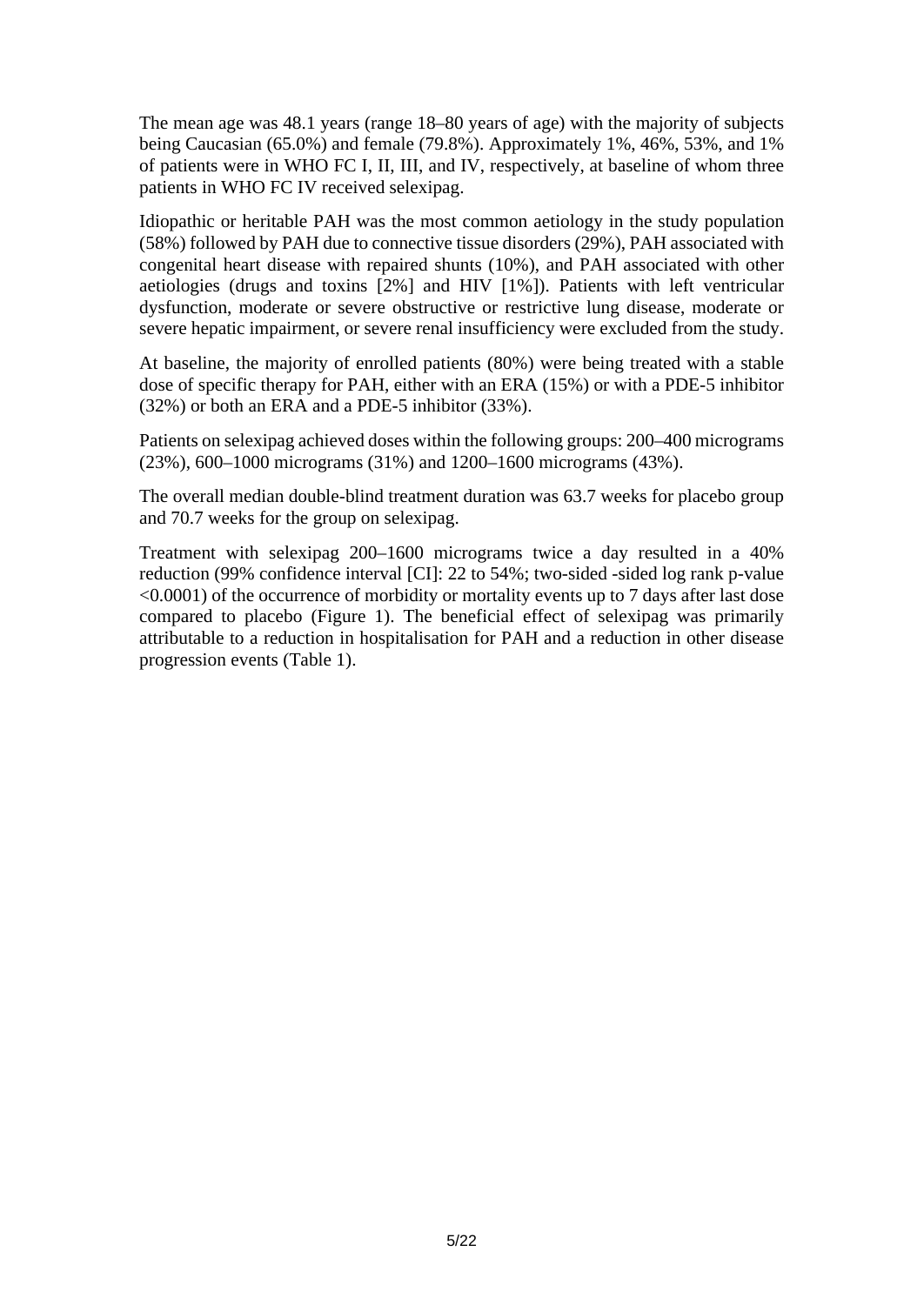

**Figure 1: Kaplan-Meier estimates of the first morbidity-mortality event in GRIPHON**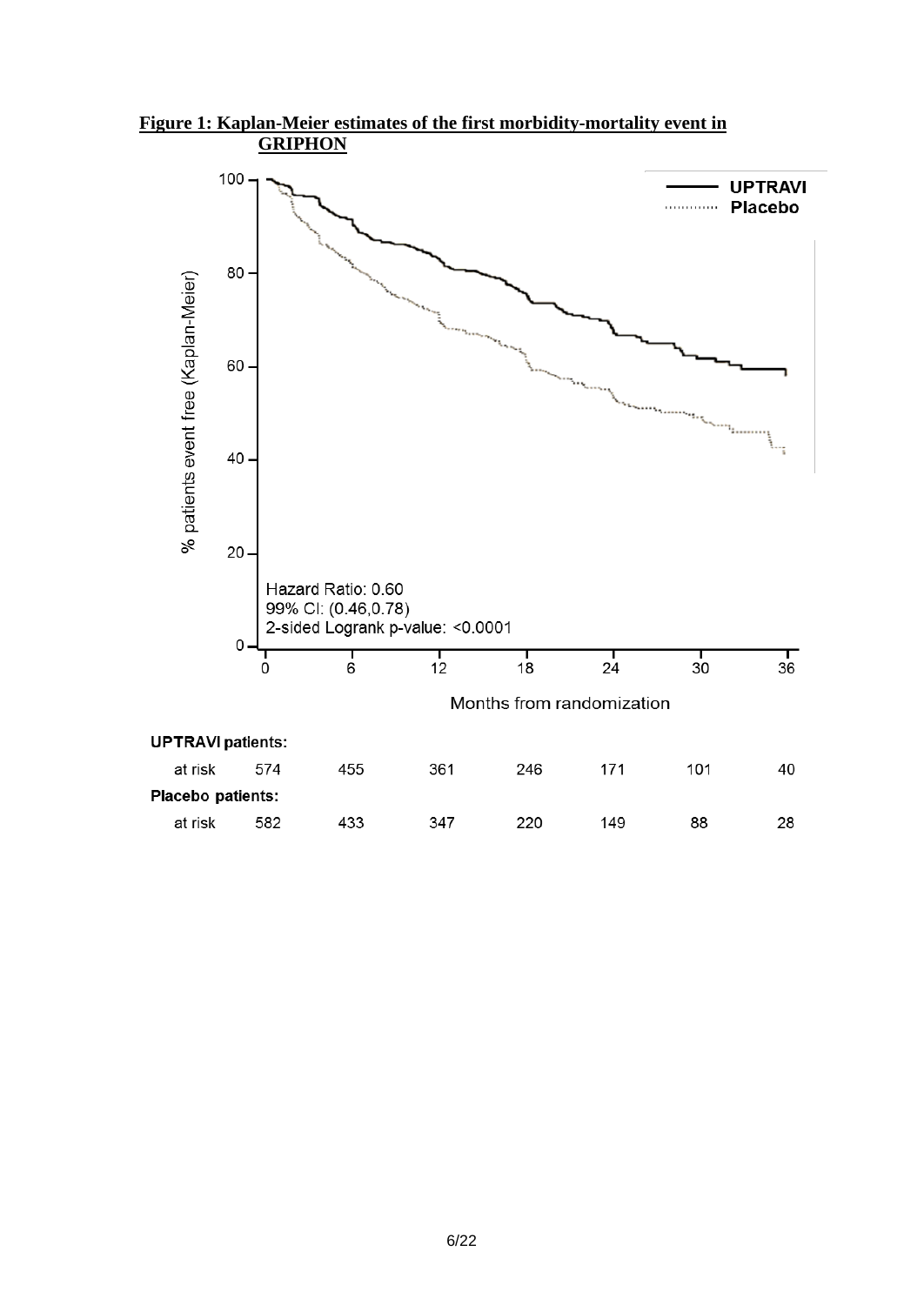|                                                                                                                                                                                                                                                                                                                                                                   | UPTRAVI®<br>$N = 574$     |                                  | Placebo<br>$N = 582$                     |                                   | <b>Hazard Ratio</b><br>(99% CI) | p-value  |  |
|-------------------------------------------------------------------------------------------------------------------------------------------------------------------------------------------------------------------------------------------------------------------------------------------------------------------------------------------------------------------|---------------------------|----------------------------------|------------------------------------------|-----------------------------------|---------------------------------|----------|--|
|                                                                                                                                                                                                                                                                                                                                                                   | n                         | $\%$                             | n                                        | $\%$                              |                                 |          |  |
| Primary endpoint events up to the end of treatment                                                                                                                                                                                                                                                                                                                |                           |                                  |                                          |                                   |                                 |          |  |
| All primary endpoint events                                                                                                                                                                                                                                                                                                                                       | 155                       | 27.0                             | 242                                      | 41.6                              | $0.60$ [0.46,0.78]              | < 0.0001 |  |
| As first event:<br><b>Hospitalisation for PAH</b><br>Other disease Progression<br>٠<br>(Decrease in 6MWD plus<br>worsening functional class or<br>need for other therapy)<br>Death<br>Parenteral prostanoid or<br>$\bullet$<br>chronic oxygen therapy<br>PAH worsening resulting in<br>$\bullet$<br>need for lung transplantation<br>or balloon atrial septostomy | 78<br>38<br>28<br>10<br>1 | 13.6<br>6.6<br>4.9<br>1.7<br>0.2 | 109<br>100<br>18<br>13<br>$\overline{2}$ | 18.7<br>17.2<br>3.1<br>2.2<br>0.3 |                                 |          |  |

# **Table 1: Primary Endpoint and Related Components in GRIPHON**

The observed benefit of selexipag was similar regardless of the dose achieved when patients are titrated to their highest tolerated dose (see Dosage and Administration). This was shown by the hazard ratio for the 3 pre-defined categories (0.60 for 200– 400 micrograms twice daily, 0.53 for 600–1000 micrograms twice daily, and 0.64 for 1200–1600 micrograms twice daily), which was consistent with the overall treatment effect (0.60).

It is not known if the excess number of deaths in the selexipag group is drug-related because there were so few deaths and the imbalance was not observed until 18 months into GRIPHON. Figures 2A, B and C show time to first event analyses for primary endpoint components of hospitalisation for PAH (A), other disease progression (B), and death (C)—all censored 7 days after any primary end point event (because many patients on placebo transitioned to open-label UPTRAVI® at this point).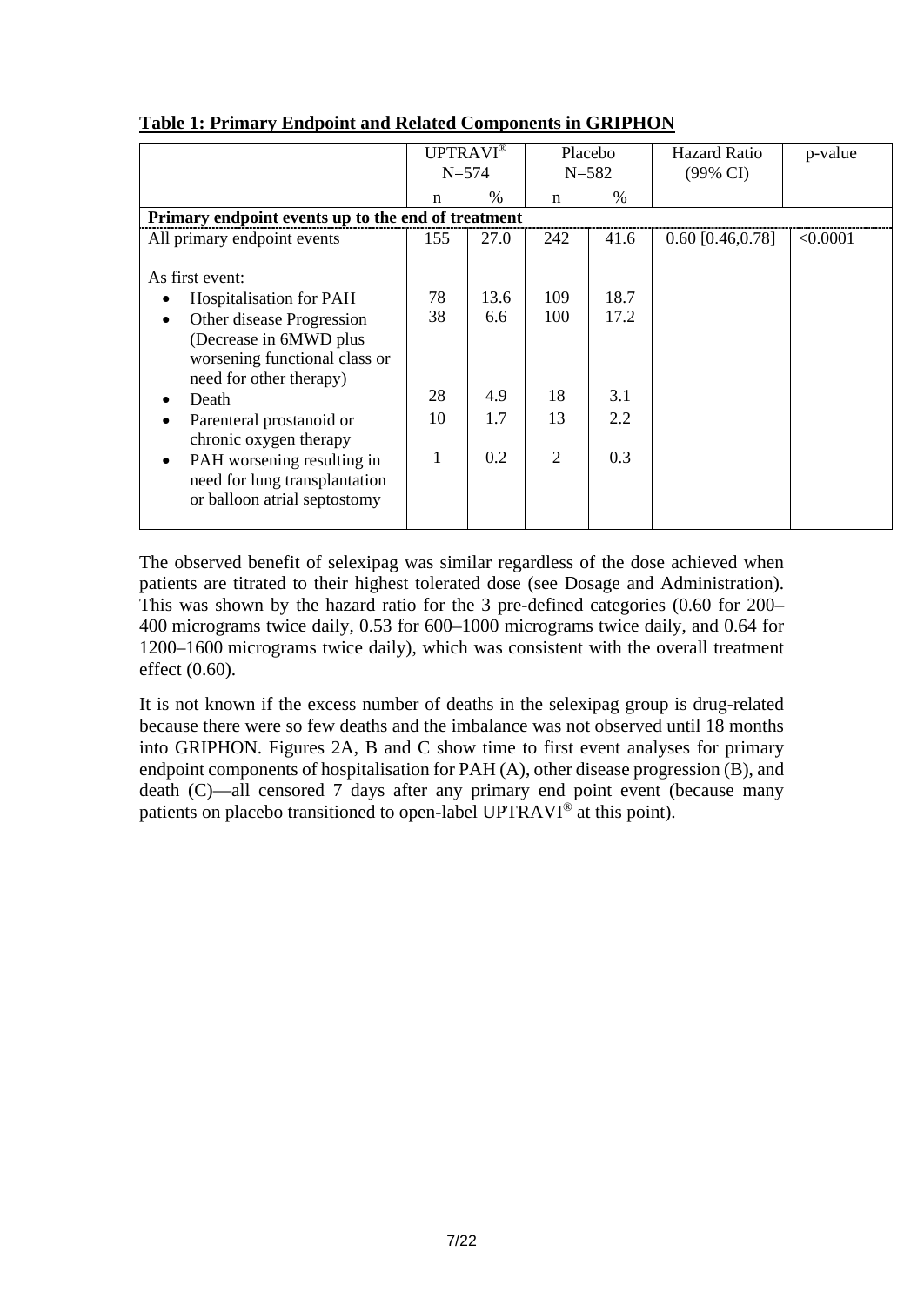## **Figure 2A: Hospitalisation for PAH as the First Endpoint in GRIPHON**

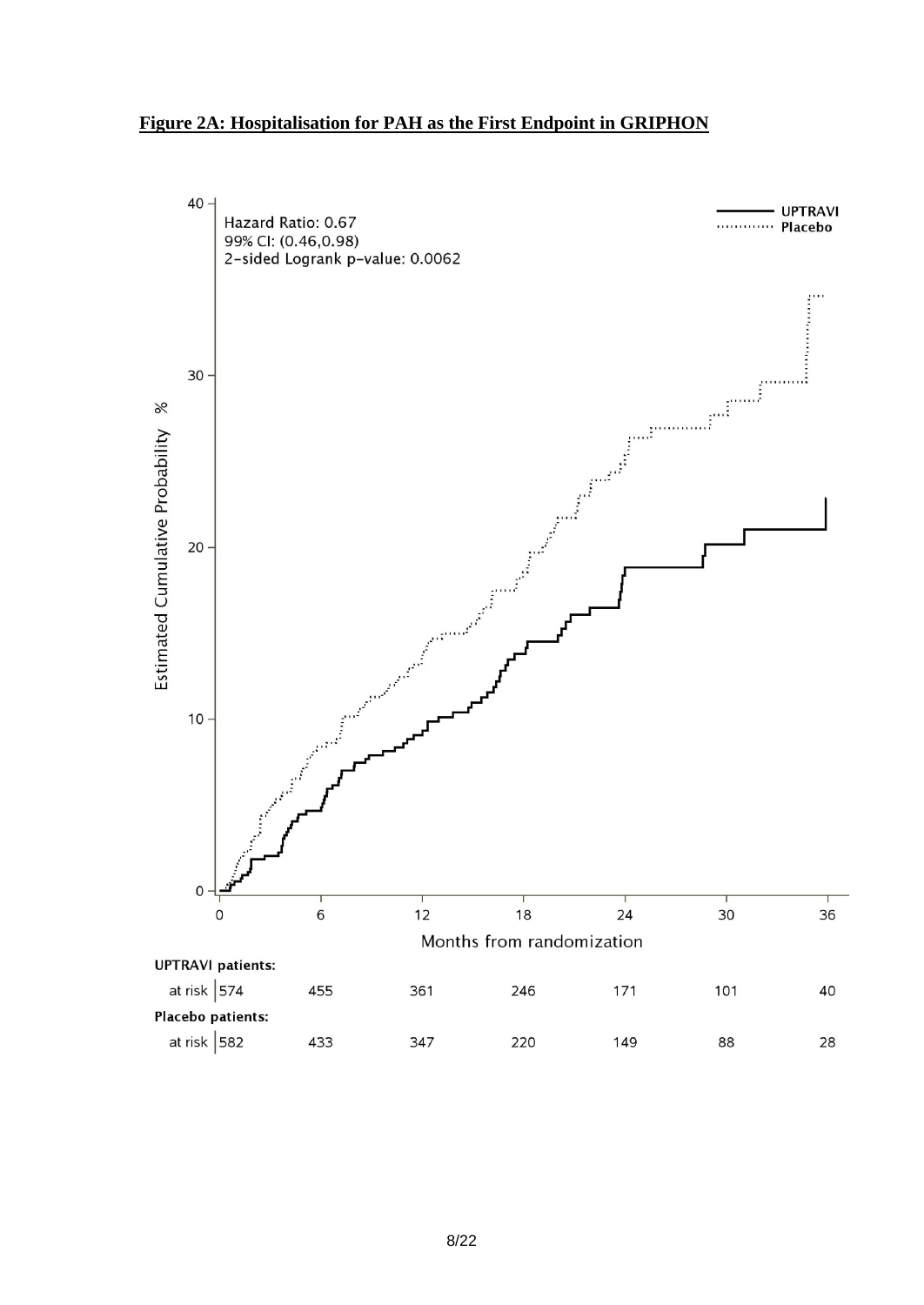#### **Figure 2B: Disease Progression as the First Endpoint in GRIPHON**

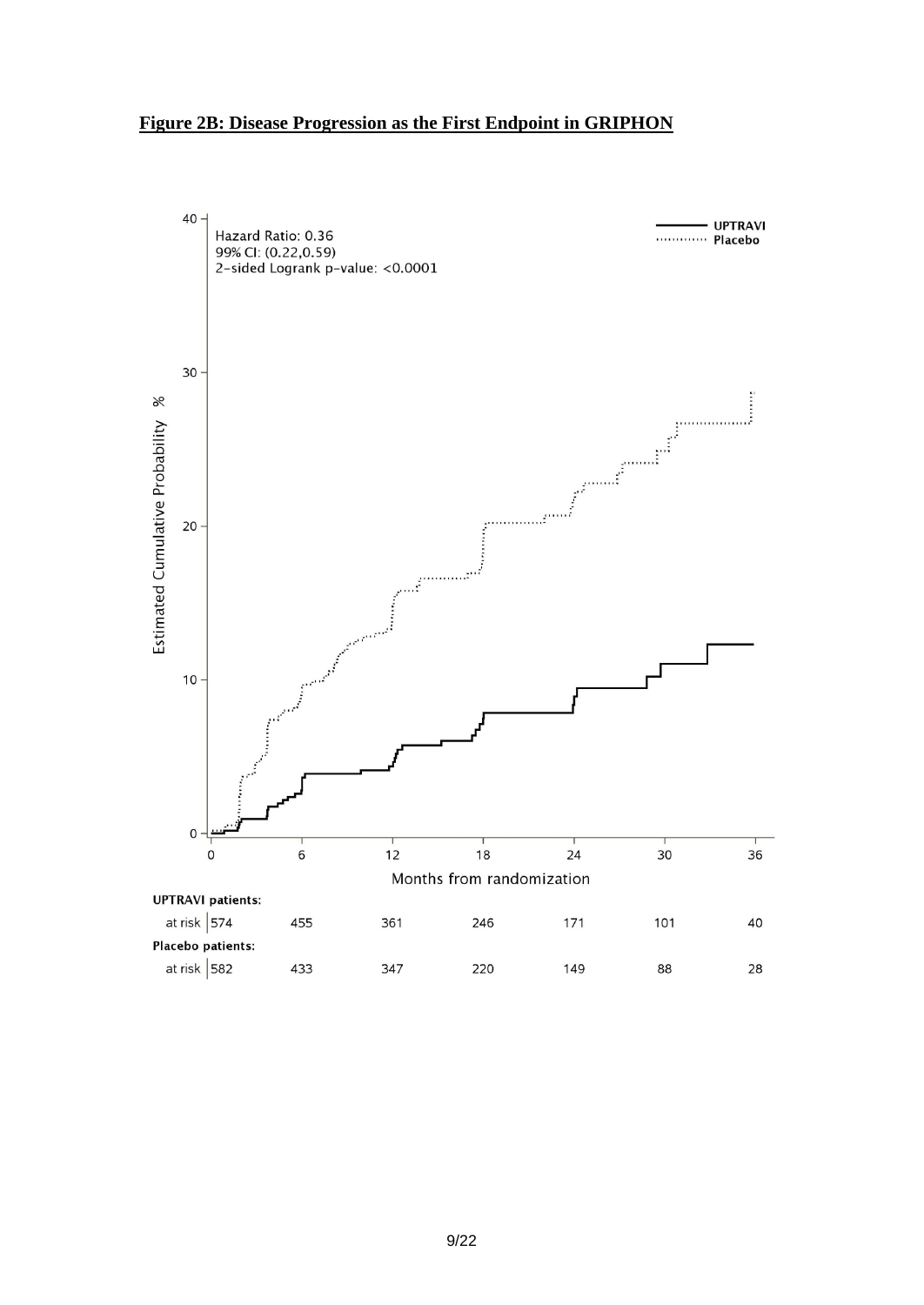## **Figure 2C: Death as the First Endpoint in GRIPHON**

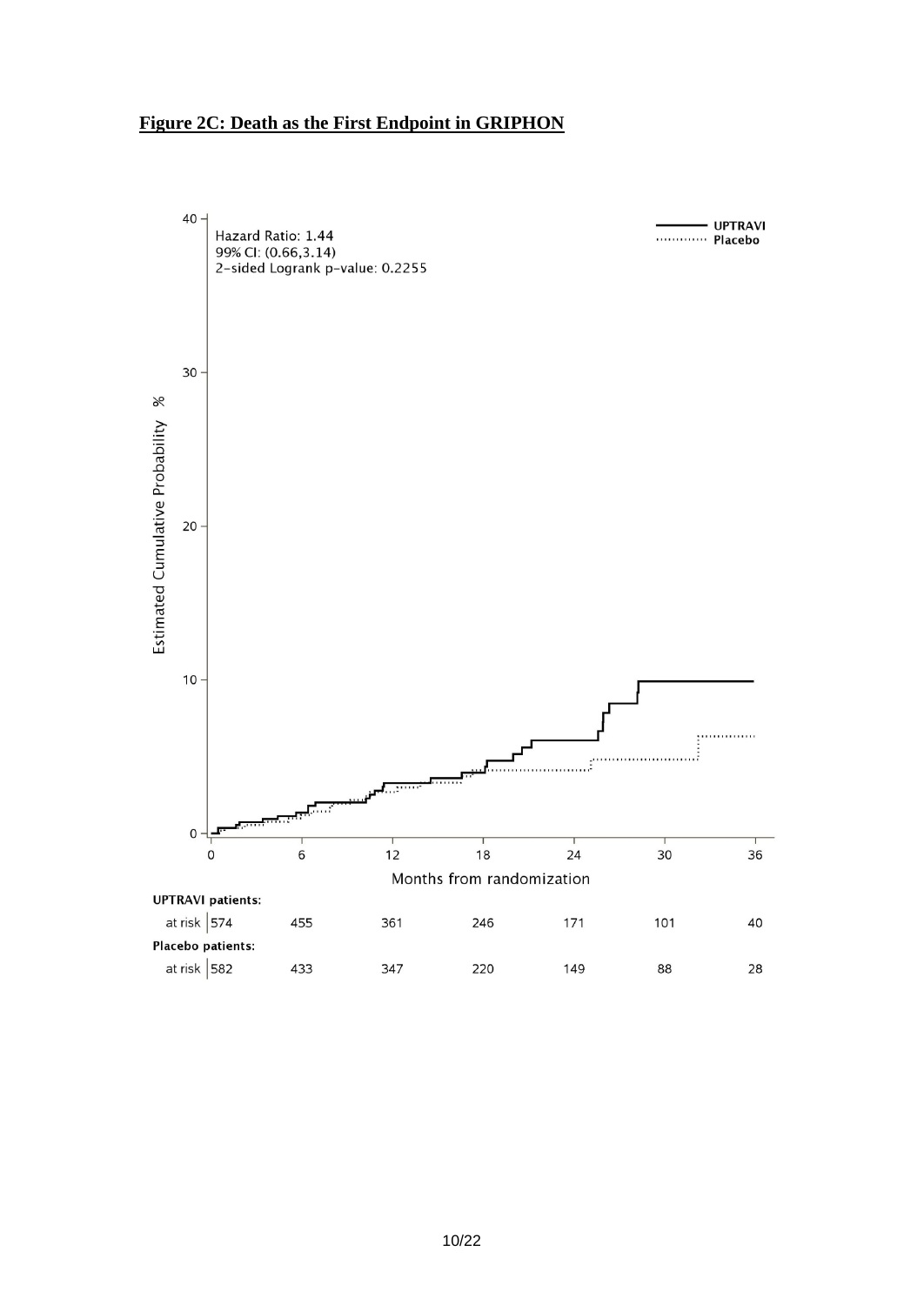The total number of deaths of all causes up to study closure was 100 (17.4%) for the UPTRAVI<sup>®</sup> group and 105 (18.0%) for the placebo group (HR 0.97, 99% CI: 0.68– 1.39).

The number of deaths due to PAH up to study closure was 70 (12.2%) for the UPTRAVI<sup>®</sup> group and 83 (14.3%) for the placebo group.

Subgroup analyses were performed across subgroups of age, sex, race, aetiology, geographical region, WHO Functional Class, and by monotherapy or in combination with ERA, PDE-5 inhibitors or triple combination with both an ERA and a PDE-5 inhibitor. The treatment effect of UPTRAVI® on time to first primary event was consistent irrespective of background PAH therapy (i.e., in combination with ERA, PDE-5 inhibitors, or both, or without background therapy) (Figure 4).

|                                                      |     |     | Hazard ratio and 99% CI |                |        |                 |           |                       |            |
|------------------------------------------------------|-----|-----|-------------------------|----------------|--------|-----------------|-----------|-----------------------|------------|
|                                                      | 0.1 | 0.2 | $0.4$ 0.6 1 1.4 2       |                |        | EU/NU EP/NP     | <b>HR</b> | 99% CI                | <b>RRR</b> |
| <b>Overall Treatment Effect</b>                      |     |     |                         |                |        |                 |           |                       |            |
| Primary Endpoint                                     |     |     | HH                      |                |        | 155/574 242/582 |           | 0.60 (0.46,0.78) 40%  |            |
| -PAH therapy at baseline ( $p^* = 0.9518$ )          |     |     |                         |                |        |                 |           |                       |            |
| ERAs monotherapy (14.7%)                             |     |     |                         |                | 23/94  | 29/76           |           | 0.66 (0.32,1.35) 34%  |            |
| PDE5 Inhibitors monotherapy (32.4%)                  |     |     |                         |                | 54/189 | 84/185          |           | 0.58 (0.37,0.91) 42%  |            |
| ERAs and PDE5-Inhibitors (32.5%)                     |     |     |                         |                | 47/179 | 80/197          |           | 0.63 (0.39,1.01) 37%  |            |
| No PAH specific therapy (20.4%)                      |     |     |                         |                | 31/112 | 49/124          |           | 0.57 (0.32,1.03) 43%  |            |
| -WHO functional class at baseline ( $p^* = 0.7792$ ) |     |     |                         |                |        |                 |           |                       |            |
| 1/11(46.5%)                                          |     |     |                         |                | 52/278 | 74/260          |           | $0.63$ $(0.40, 1.00)$ | 37%        |
| III / IV (53.5%)                                     |     |     | $\vdash \blacksquare$   |                |        | 103/296 168/322 |           | 0.60 (0.43,0.83) 40%  |            |
| $-$ Sex ( $p^*$ = 0.6578)                            |     |     |                         |                |        |                 |           |                       |            |
| Males (20.2%)                                        |     |     |                         |                | 31/117 | 48/116          |           | $0.56$ $(0.31, 1.02)$ | 44%        |
| Females (79.8%)                                      |     |     | $\mathsf{H}\mathsf{H}$  |                |        | 124/457 194/466 |           | 0.61 (0.46,0.82) 39%  |            |
| $-$ Race ( $p^* = 0.1021$ )                          |     |     |                         |                |        |                 |           |                       |            |
| Caucasian/Hispanic (74.8%)                           |     |     | ⊢∎⊣                     |                |        | 114/427 196/438 |           | $0.53$ $(0.39, 0.72)$ | 47%        |
| Asian (21.2%)                                        |     |     |                         |                | 40/125 | 40/120          |           | $0.99$ $(0.56, 1.76)$ | 1%         |
| -Age at screening ( $p^* = 0.6783$ )                 |     |     |                         |                |        |                 |           |                       |            |
| $<$ 65 (82.1%)                                       |     |     | HH                      |                |        | 124/475 190/474 |           | 0.59 (0.44,0.80) 41%  |            |
| $>= 65(17.9%)$                                       |     |     |                         |                | 31/99  | 52/108          |           | 0.65 (0.36,1.17) 35%  |            |
| -PAH etiology at baseline ( $p^* = 0.9765$ )         |     |     |                         |                |        |                 |           |                       |            |
| IPAH, HPAH, HIV, Drug or Toxin induced (61.6%)       |     |     | ⊣∎⊣                     |                | 98/347 | 156/365         |           | 0.61 (0.44,0.86) 39%  |            |
| Assoc. with Connective Tissue Disease (28.9%)        |     |     |                         |                | 48/167 | 73/167          |           | 0.59 (0.37,0.96) 41%  |            |
| Assoc. with Congenital Heart Disease (9.5%)          |     |     |                         |                | 9/60   | 13/50           |           | 0.58 (0.19,1.79) 42%  |            |
| -Geographical region ( $p^* = 0.0734$ )              |     |     |                         |                |        |                 |           |                       |            |
| North America (16.7%)                                |     |     |                         |                | 23/95  | 28/98           |           | 0.83 (0.40,1.72) 17%  |            |
| Western Europe / Australia (27.8%)                   |     |     |                         |                | 39/161 | 68/160          |           | $0.52$ $(0.31, 0.87)$ | 48%        |
| Eastern Europe (26.3%)                               |     |     |                         |                | 48/149 | 85/155          |           | 0.49 (0.31,0.79) 51%  |            |
| Asia (19.7%)                                         |     |     |                         |                | 37/115 | 39/113          |           | $0.94$ $(0.52, 1.70)$ | 6%         |
| Latin America (9.5%)                                 |     |     |                         |                | 8/54   | 22/56           |           | 0.35 (0.12,1.00) 65%  |            |
|                                                      |     |     | <b>Favors UPTRAV</b>    | Favors Placebo |        |                 |           |                       |            |
|                                                      | 0.1 | 0.2 | $0.4\;0.6$<br>1 1.4 2   |                |        |                 |           |                       |            |
|                                                      |     |     |                         |                |        |                 |           |                       |            |

#### **Figure 4: Sub-group analyses of the primary endpoint in the GRIPHON study**

 $CI =$  confidence interval;  $EP =$  number of placebo patients with events;  $EU =$  number of UPTRAVI® patients with events;  $HR =$  hazard ratio;  $NP =$  number of patients randomised to placebo;  $NU =$  number of patients randomised to UPTRAVI®; RRR = relative risk reduction.

The size of the square represents the number of patients in the subgroup.

Note: The figure above presents effects in various subgroups all of which are baseline characteristics and all were pre-specified. The 99% confidence limits that are shown do not take into account how many comparisons were made, nor do they reflect the effect of a particular factor after adjustment for all other factors. Apparent homogeneity or heterogeneity among groups should not be over-interpreted.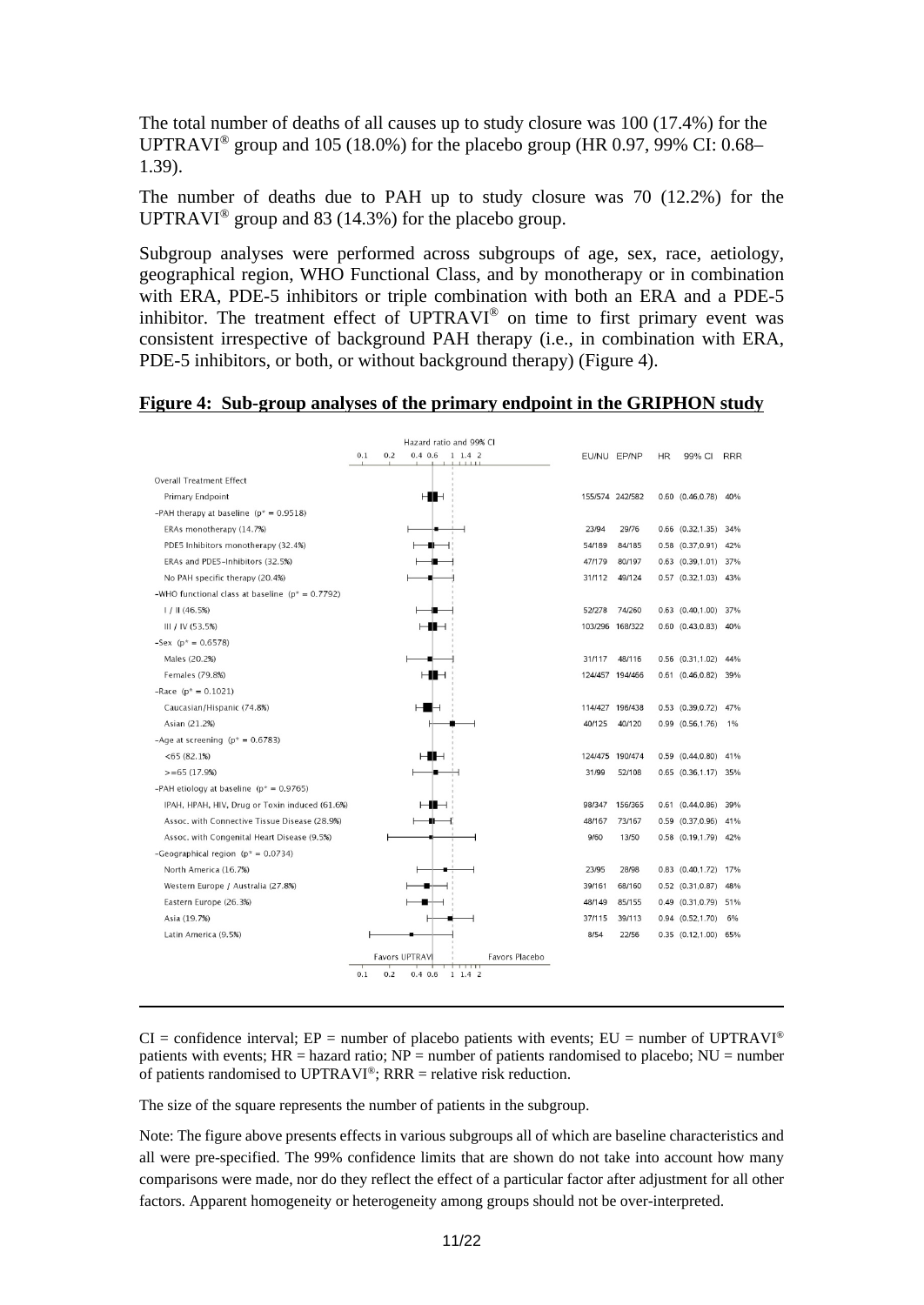# Symptomatic endpoint

Exercise capacity was evaluated as a secondary endpoint. Treatment with UPTRAVI® resulted in a placebo-corrected median increase in 6MWD measured at trough (i.e., approximately 12 hours post-dose) of 12 metres at Week 26 (99% CI: 1 - 24, two-sided p-value=0.005). In patients without concurrent PAH-specific therapy, the treatment effect measured at trough was 34 metres (99% CI: 10.0 - ,63.0 one-sided pvalue:0.0002).

# **INDICATIONS**

UPTRAVI<sup>®</sup> is indicated for the treatment of pulmonary arterial hypertension (PAH, WHO Group I) to delay disease progression and reduce the risk of hospitalization for PAH.

Effectiveness was established in a long-term study in PAH patients with WHO Functional Class II-III symptoms.

Patients had idiopathic and heritable PAH (58%), PAH associated with connective tissue disease (29%), PAH associated with congenital heart disease with repaired shunts (10%).

# **CONTRAINDICATIONS**

UPTRAVI® is contraindicated in patients with:

- known hypersensitivity to the active substance selexipag or to any of the excipients listed in DESCRIPTION.
- Severe hepatic impairment (Child-Pugh class C).
- Severe coronary heart disease or unstable angina.
- Myocardial infarction within the last 6 months.
- Decompensated cardiac failure if not under close medical supervision.
- Severe arrhythmias.
- Cerebrovascular events (e.g., transient ischaemic attack, stroke) within the last 3 months.
- Congenital or acquired valvular defects with clinically relevant myocardial function disorders not related to pulmonary hypertension.
- Concomitant use of strong inhibitors of CYP2C8 (e.g., gemfibrozil)

# **PRECAUTIONS**

# **Additional Information on Special Populations**

Studies with selexipag have been mainly performed in PAH patients classified as WHO functional Class II and III. Selexipag has only been studied in a limited number of patients with WHO functional Class IV (see CLINICAL TRIALS). Selexipag has only been studied in a limited number of patients with PAH due to drugs or toxins.

# **Hypotension**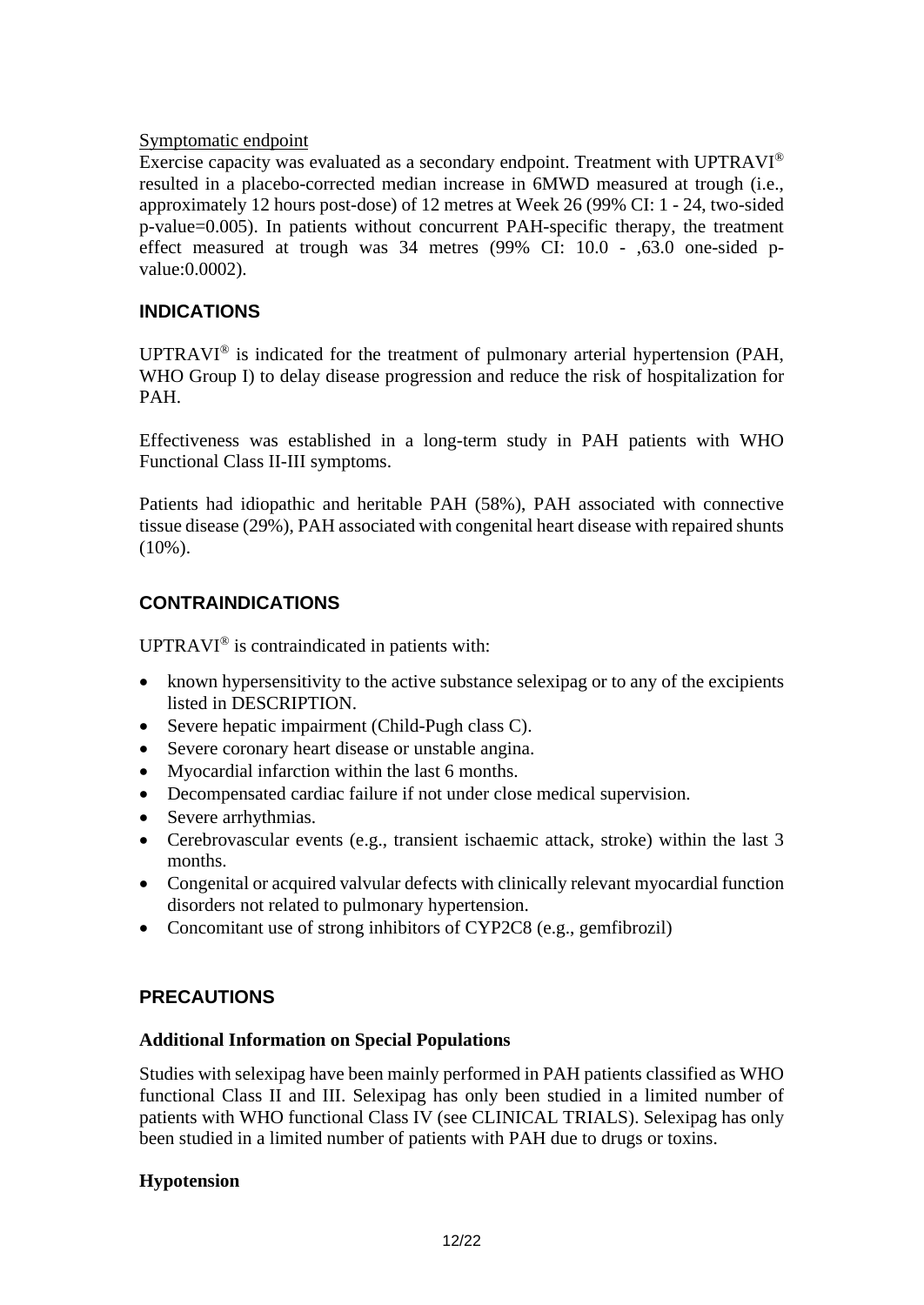UPTRAVI® has vasodilatory properties that may result in lowering of blood pressure. Before prescribing UPTRAVI®, physicians should carefully consider whether patients with certain underlying conditions could be adversely affected by vasodilatory effects (e.g., patients on antihypertensive therapy, other PAH therapy or with resting hypotension, hypovolaemia, severe left ventricular outflow obstruction or autonomic dysfunction).Monitoring of blood pressure is recommended in such patients as clinically indicated.

## **Increase in heart rate:**

UPTRAVI® may cause a moderate increase in heart rate after each dose.

## **Hyperthyroidism**

Hyperthyroidism has been observed with UPTRAVI® (2% patients on selexipag and 0% of placebo-treated patients) and other prostacyclin receptor agonists. Thyroid function tests are recommended as clinically indicated.

## **Pulmonary veno-occlusive disease**

Should signs of pulmonary oedema occur, consider the possibility of associated pulmonary veno-occlusive disease. If confirmed, discontinue UPTRAVI®.

## **Effects on Fertility**

Selexipag had no effect on fertility of male and female rats. In the rat pre- and postnatal development study, selexipag induced no effects on maternal and pup reproductive function.

#### **Use in pregnancy (Category B1)**

Use in Pregnancy should be avoided. Pregnant women were excluded from the trial and there is no data in human pregnancy. Selexipag was not teratogenic in rats and rabbits.

## **Use in Lactation**

It is unknown whether selexipag or its metabolites are excreted in human milk. In rats, selexipag and/or its metabolites are excreted in the milk. Breastfeeding is not recommended during treatment with UPTRAVI®.

## **Elderly**

There is limited clinical experience with selexipag in patients over the age of 75 years, therefore UPTRAVI® should be used with caution in this population.

## **Paediatric**

The safety and efficacy of UPTRAVI® in children(<18 years) has not been established.

## **Genotoxicity**

Selexipag and its active metabolite are not genotoxic under *in vivo* conditions. The weight of evidence from a battery of genotoxicity studies indicates no cause for clinical concern.

## **Carcinogenicity**

In 2-year carcinogenicity studies, selexipag produced possible increases in the incidences of thyroid adenomas in mice and Leydig cell adenomas in rats. The induction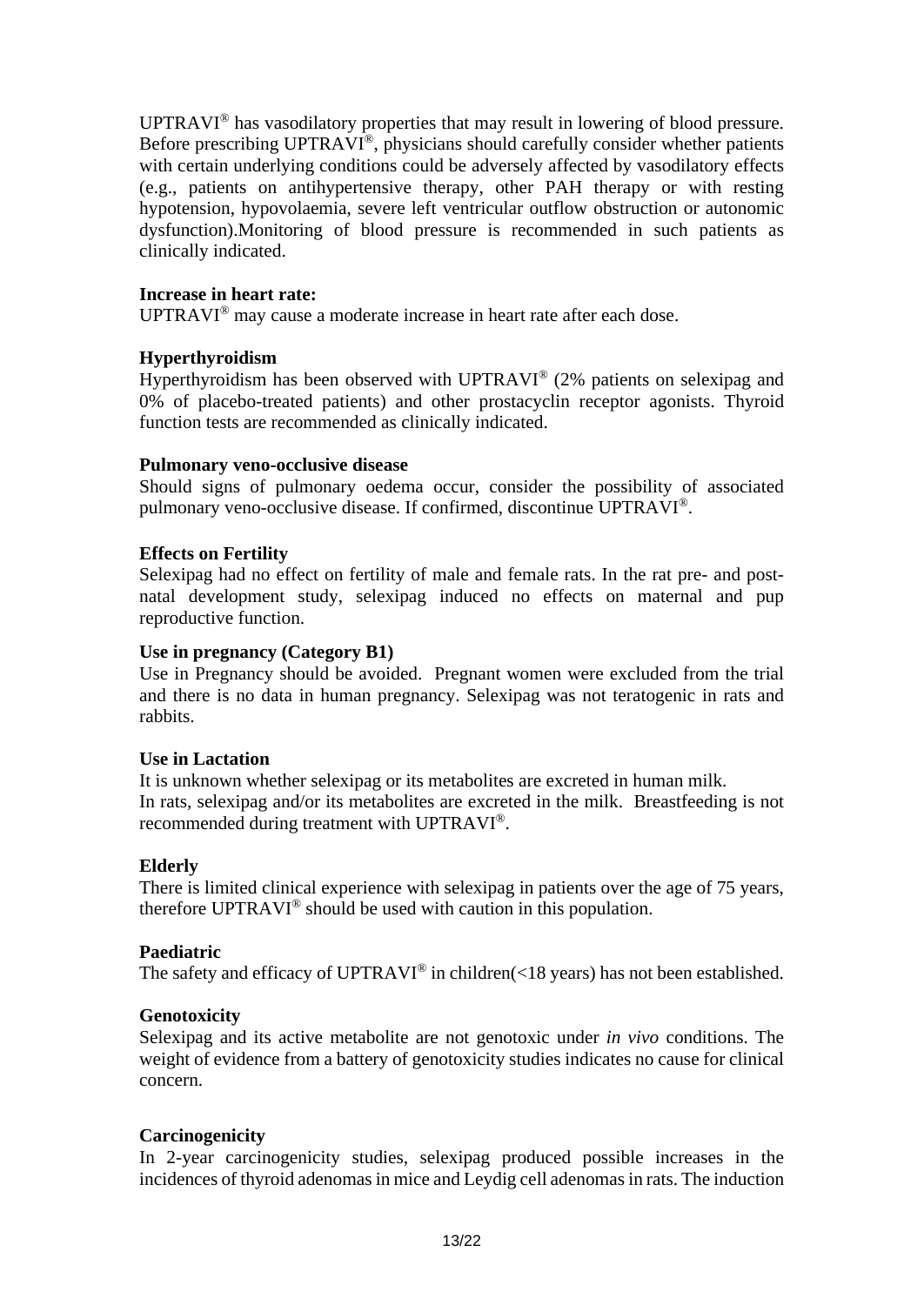of such tumours is thought to reflect unique aspects of rodent biology that are not relevant to humans.

# **Patients with hepatic impairment**

No adjustment to the dosing regimen is needed in patients with mild hepatic impairment (Child-Pugh class A). A once-daily regimen is recommended in patients with moderate hepatic impairment (Child-Pugh class B) due to the increased exposure to selexipag and its active metabolite. There is no experience with UPTRAVI® in patients with severe hepatic impairment (Child-Pugh class C). Avoid use of UPTRAVI® in patients with severe hepatic impairment. (see CONTRAINDICATIONS)

# **Patients with renal impairment**

In patients with severe renal impairment (estimated glomerular filtration rate <30  $mL/min/1.73 m<sup>2</sup>$ ) caution should be exercised during dose titration. There is no clinical experience with UPTRAVI® in patients undergoing dialysis or in patients with estimated glomerular filtration rates <15 mL/min/1.73 m<sup>2</sup>.

## **Effects on ability to drive vehicles and operate machinery**

No studies on the effect of UPTRAVI® on the ability to drive and use machines have been performed. UPTRAVI<sup>®</sup> has a minor influence on the ability to drive and use machines. The clinical status of the patient and the adverse reaction profile of selexipag (such as headache or hypotension) should be kept in mind when considering the patient's ability to drive and use machines.

# **INTERACTIONS WITH OTHER MEDICINES**

## *In vitro* **studies**

Selexipag is hydrolysed to its active metabolite by carboxylesterases [see PHARMACOKINETICS]. Selexipag and its active metabolite both undergo oxidative metabolism mainly by CYP2C8 and to a smaller extent CYP3A4. The glucuronidation of the active metabolite is catalysed by UGT1A3 and UGT2B7. Selexipag and its active metabolite are substrates of OATP1B1 and OATP1B3. Selexipag is a substrate of P-gp, and the active metabolite is a substrate of the transporter breast cancer resistance protein (BCRP).

Selexipag and its active metabolite do not inhibit or induce cytochrome P450 enzymes or transport proteins at clinically relevant concentrations.

## *In vivo* **studies**

*PAH-specific therapies:* In the Phase 3 placebo-controlled study in patients with PAH, no relevant changes in the exposure (area under the plasma concentration-time curve during a dose interval) to selexipag and its active metabolite were observed when administered in combination with an ERA and/or PDE-5 inhibitor. Patients on combination PAH therapy experienced a greater number of adverse events including anaemia in some patients.

*Anticoagulants or inhibitors of platelet aggregation:* Selexipag is an inhibitor of platelet aggregation *in vitro*. In the Phase 3 placebo-controlled study in patients with PAH, no increased risk of bleeding was detected with selexipag compared to placebo, including when selexipag was administered with anticoagulants (such as heparin, coumarin-type anticoagulants) or inhibitors of platelet aggregation. In a study in healthy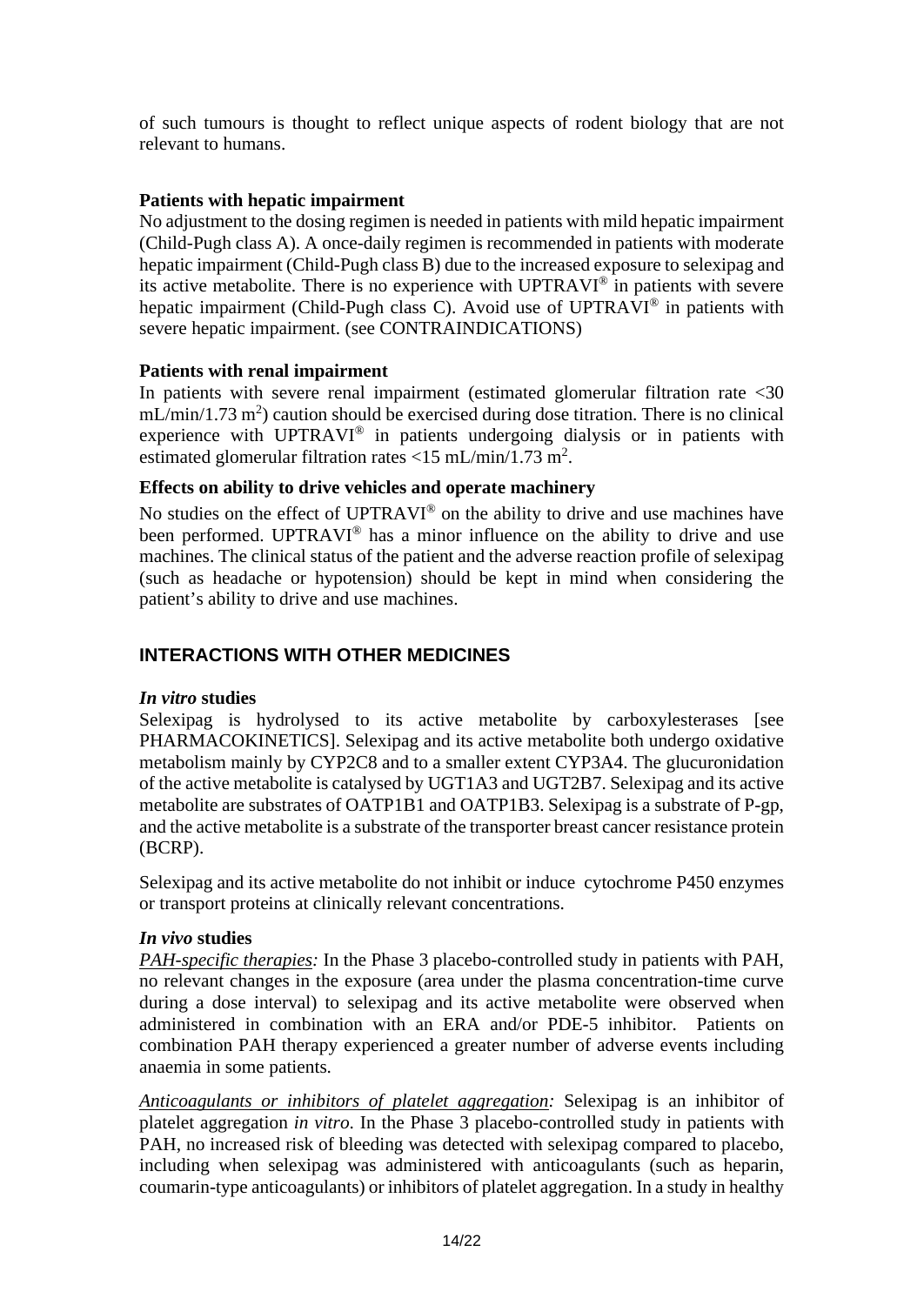subjects, selexipag (400 micrograms twice a day) did not alter the exposure to Swarfarin (CYP2C9 substrate) or R-warfarin (CYP3A4 substrate) after a single dose of 20 mg warfarin. Selexipag did not influence the pharmacodynamic effect of warfarin on the international normalised ratio. The pharmacokinetics of selexipag and its active metabolite were not affected by warfarin.

*Lopinavir/ritonavir:* In the presence of 400/100 mg lopinavir/ritonavir, twice a day, a strong CYP3A4, OATP (OATP1B1 and OATP1B3), and P-gp inhibitor, exposure to selexipag increased approximately 2-fold, whereas the exposure to the active metabolite of selexipag did not change.

*Rifampicin:* In the presence of 600 mg rifampicin, once a day, an inducer of CYP2C8 and UGT enzymes, the exposure to selexipag did not change whereas exposure to the active metabolite was reduced by half. Dose adjustment of UPTRAVI® may be required with concomitant administration of inducers of CYP2C8 (e.g., rifampicin).

*Midazolam:* At steady state after up-titration to 1600 μg selexipag twice a day, no change in exposure to midazolam, a sensitive intestinal and hepatic CYP3A4 substrate, or its metabolite, 1-hydroxymidazolam, was observed. Concomitant administration of selexipag with CYP3A4 substrates does not require dose adjustment.

*Inhibitors of UGT1A3, and UGT2B7:* The effect of strong inhibitors of UGT1A3 and UGT2B7 (such as valproic acid), on the exposure to selexipag or its active metabolite has not been studied. Caution is recommended when administering these drugs concomitantly with selexipag. Concomitant administration may result in a significant exposure to selexipag or its active metabolite

# *Inhibitors of CYP2C8:*

In the presence of 600 mg gemfibrozil, twice a day, a strong inhibitor of CYP2C8, exposure to selexipag increased approximately 2-fold whereas exposure to the active metabolite increased approximately 11-fold. Concomitant administration of UPTRAVI® with strong inhibitors of CYP2C8 (e.g., gemfibrozil) is contraindicated (See CONTRAINDICATIONS).

Concomitant administration of selexipag with clopidogrel (loading dose 300 mg or maintenance dose of 75 mg once a day), a moderate inhibitor of CYP2C8, had no relevant effect on the exposure to selexipag but increased the exposure to the active metabolite by approximately 2.2-fold and 2.7-fold following loading dose and maintenance dose, respectively. Dosing frequency of UPTRAVI® should be reduced to once daily when co-administered with moderate CYP2C8 inhibitors (e.g., clopidogrel, deferasirox, teriflunomide). Dosing frequency of UPTRAVI® should be reverted to twice daily when co-administration of moderate CYP2C8 inhibitor is stopped (see DOSAGE AND ADMINISTRATION - Dosage adjustment with co-administration of moderate CYP2C8 inhibitors).

*Hormonal contraceptives:* Specific drug-drug interaction studies with hormonal contraceptives have not been conducted. Although multiple-dose treatment with selexipag did not affect the exposure to the CYP3A4 substrate midazolam and Rwarfarin or the CYP2C9 substrate S-warfarin and no reduced efficacy of hormonal contraceptives is expected, caution should be exercised (See PRECAUTIONS- Use in Pregnancy)*.*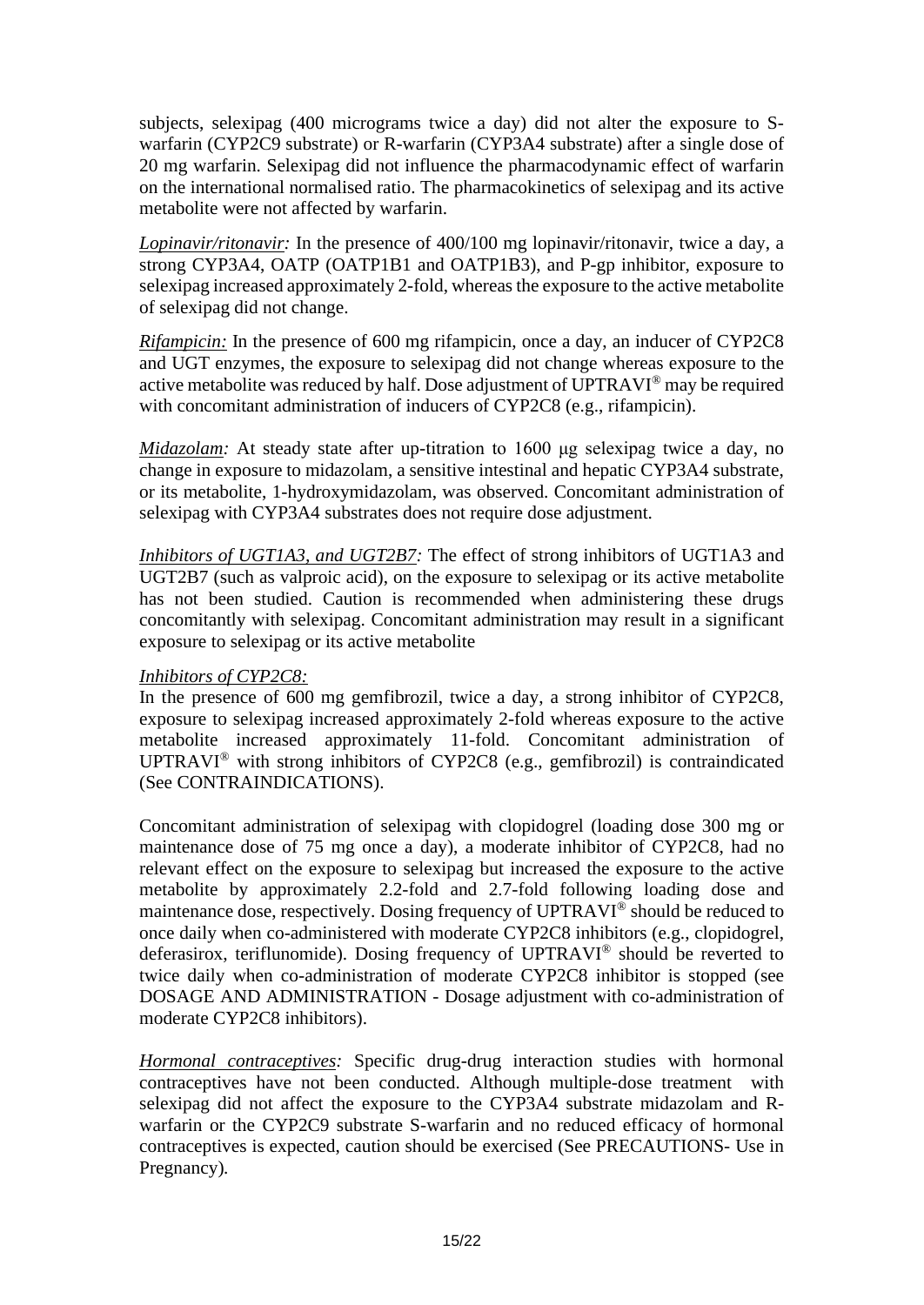*Pharmacodynamic interactions:* Reductions in blood pressure may occur when UPTRAVI® is administered with diuretics, antihypertensive agents, or other vasodilators.

# **ADVERSE EFFECTS**

The most commonly reported adverse drug reactions related to the pharmacological effects of UPTRAVI® are headache, diarrhoea, nausea and vomiting, jaw pain, myalgia, pain in extremity, flushing, and arthralgia. These reactions are more frequent during the dose titration phase. The majority of these reactions are of mild to moderate intensity.

The safety of selexipag has been evaluated in a long-term, Phase 3 placebo-controlled study enrolling 1156 patients with symptomatic PAH. The mean treatment duration was 76.4 weeks (median 70.7 weeks) for patients receiving selexipag versus 71.2 weeks (median 63.7 weeks) for patients on placebo. The exposure to selexipag was up to 4.2 years.

Table 2 presents adverse events over the entire treatment period in the Phase 3 study.

## **Table 2: Adverse events occurring in ≥ 3% of selexipag treated subjects and with a placebo-corrected difference ≥ 1 % (during treatment and up 7 days after treatment discontinuation)**

|                                    | <b>Double blind PAH GRIPHON</b> |                |  |  |
|------------------------------------|---------------------------------|----------------|--|--|
| <b>System organ class</b>          | Selexipag                       | <b>Placebo</b> |  |  |
|                                    | $N = 575$                       | $N = 577$      |  |  |
| <b>Blood and lymphatic system</b>  |                                 |                |  |  |
| disorders                          |                                 |                |  |  |
| Anaemia                            | 8% (48)                         | 5% (31)        |  |  |
|                                    |                                 |                |  |  |
| <b>Gastrointestinal disorders</b>  |                                 |                |  |  |
| Diarrhoea                          | 42% (244)                       | 18% (106)      |  |  |
| Nausea                             | 34% (192)                       | 18% (105)      |  |  |
| Vomiting                           | 18% (104)                       | 9% (49)        |  |  |
| Abdominal pain                     | 8% (48)                         | 6% (33)        |  |  |
| Dyspepsia                          | 4% (25)                         | 2% (14)        |  |  |
| Abdominal discomfort               | 4% (21)                         | 2% (14)        |  |  |
|                                    |                                 |                |  |  |
| <b>General disorders and</b>       |                                 |                |  |  |
| administration site conditions     |                                 |                |  |  |
| Asthenia                           | 5% (31)                         | 4% (24)        |  |  |
| Pyrexia                            | 4% (23)                         | 3% (17)        |  |  |
| Pain                               | $3\%$ (18)                      | $1\%$ (3)      |  |  |
|                                    |                                 |                |  |  |
| <b>Infections and Infestations</b> |                                 |                |  |  |
| Nasopharyngitis                    | 13% (75)                        | 11% (63)       |  |  |
| Influenza                          | 4% (20)                         | 2% (14)        |  |  |
|                                    |                                 |                |  |  |
| <b>Investigations</b>              |                                 |                |  |  |
| Weight decrease                    | 3% (17)                         | $1\%$ (8)      |  |  |
|                                    |                                 |                |  |  |
| <b>Metabolism and nutrition</b>    |                                 |                |  |  |
| disorders                          |                                 |                |  |  |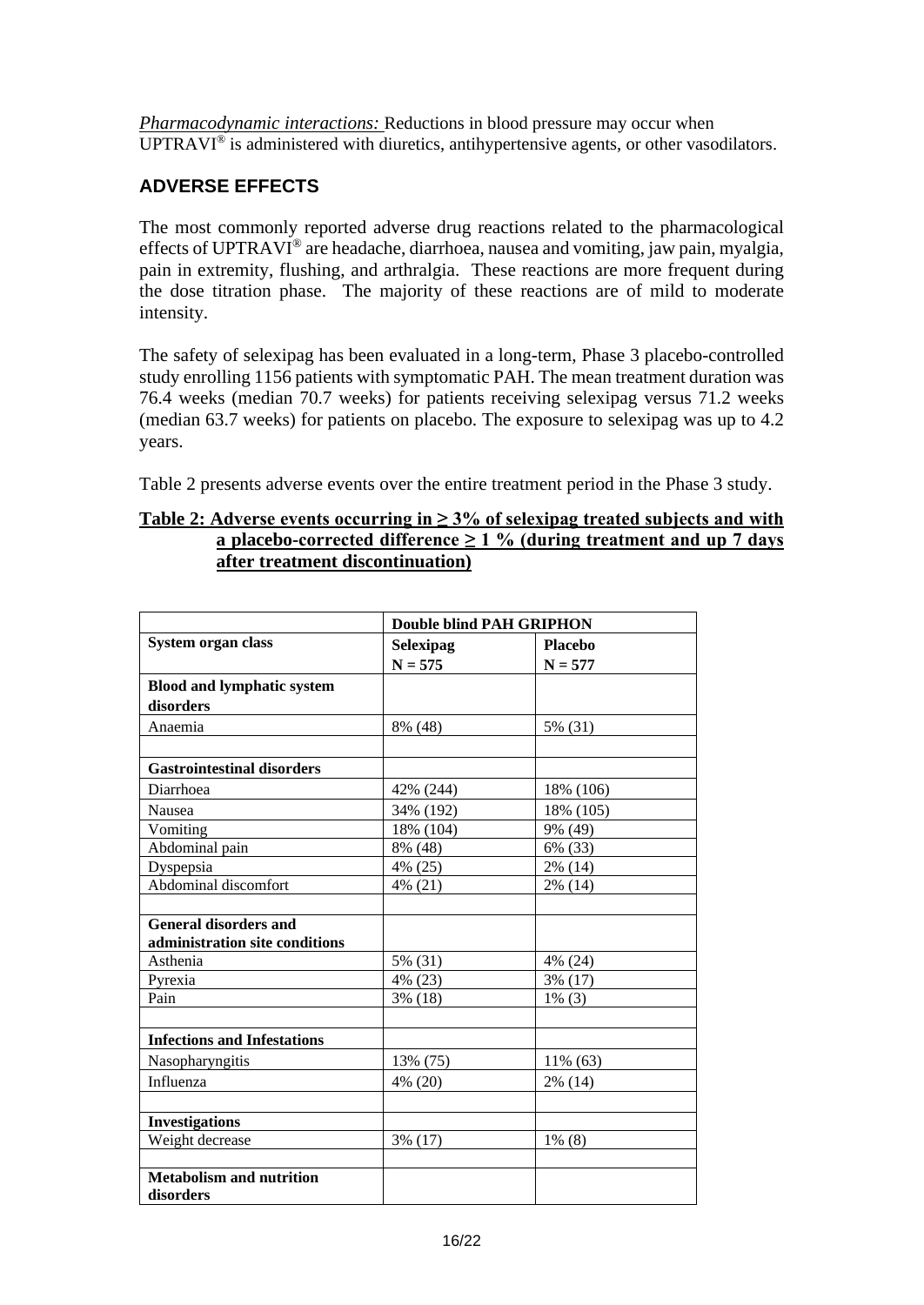| Decreased appetite                    | 6% (34)    | 3% (19)    |
|---------------------------------------|------------|------------|
|                                       |            |            |
| <b>Musculoskeletal and connective</b> |            |            |
| tissue disorders                      |            |            |
| Jaw pain                              | 26% (148)  | 6% (36)    |
| Pain in extremity                     | 17% (97)   | 8% (44)    |
| Myalgia                               | 16% (92)   | 6% (34)    |
| Arthralgia                            | 11% (62)   | 8% (44)    |
| Musculoskeletal pain                  | 3% (18)    | 2% (12)    |
| Neck pain                             | $3\%$ (15) | $1\%$ (6)  |
|                                       |            |            |
| <b>Nervous system disorders</b>       |            |            |
| Headache                              | 65% (375)  | 32% (182)  |
|                                       |            |            |
| Respiratory, thoracic and             |            |            |
| mediastinal disorders                 |            |            |
| Nasal congestion                      | $3\%$ (17) | $2\%$ (11) |
|                                       |            |            |
| Skin and subcutaneous tissue          |            |            |
| disorders                             |            |            |
| Rash                                  | 11% (64)   | 8% (48)    |
|                                       |            |            |
| <b>Vascular disorders</b>             |            |            |
| Flushing                              | 12% (70)   | 5% (28)    |
| Hypotension                           | 5% (29)    | 3% (18)    |
|                                       |            |            |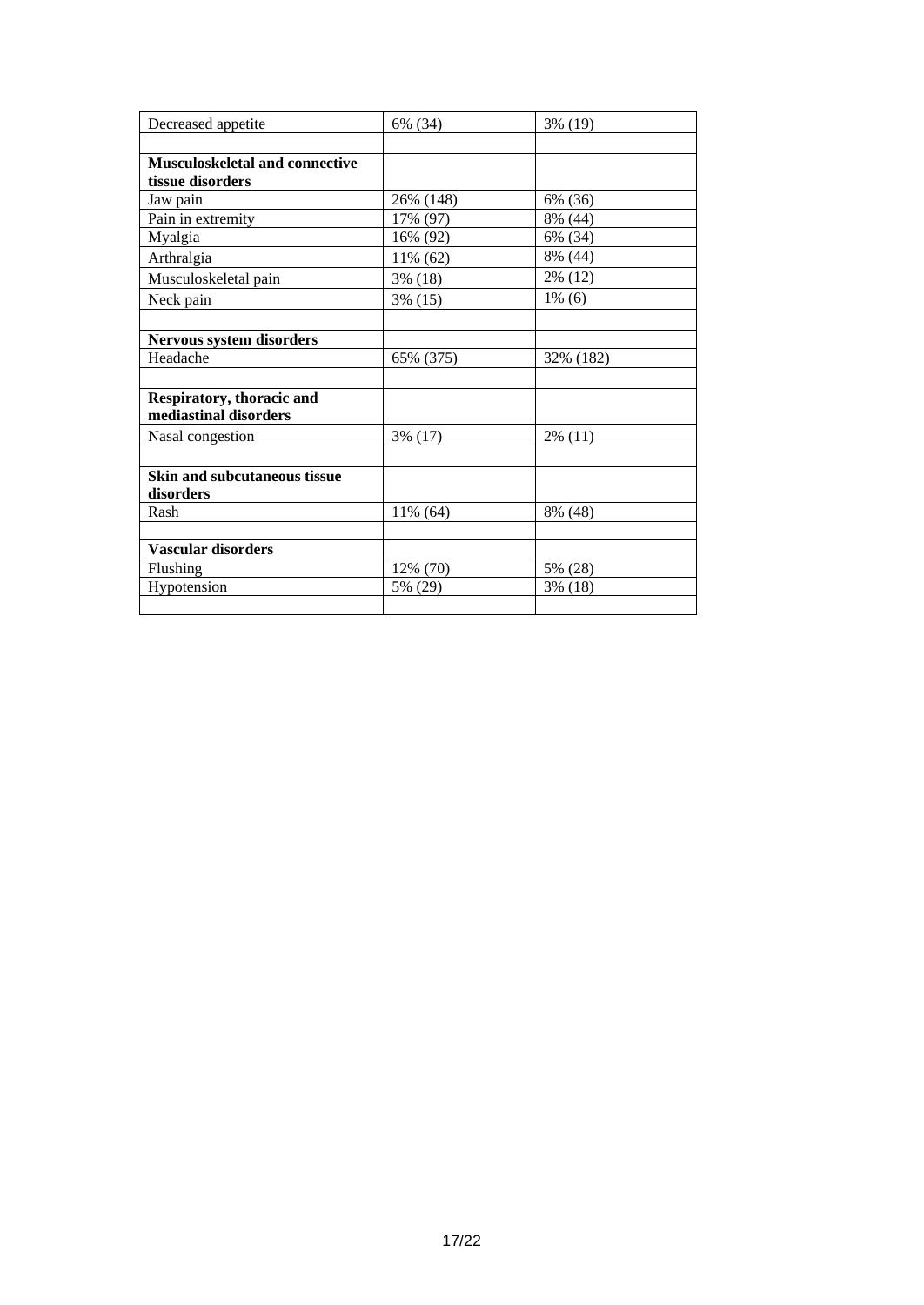Table 3 presents adverse drug reactions occurring in selexipag-treated subjects at an incidence  $<$  3 % and with a placebo-corrected difference  $>$  1 % (during treatment and up to 7 days after treatment discontinuation). Adverse reactions are listed by system organ class and frequency category, using the convention: common ( $\geq 1/100$  and  $\leq$ 1/10). Frequency determination does not account for other factors including varying study duration, pre-existing conditions, and baseline patient characteristics.

| Table 3: Adverse drug reactions occurring in selexipag-treated subjects at an |
|-------------------------------------------------------------------------------|
| incidence $<$ 3 % and with a placebo-corrected difference $\geq$ 1% (during   |
| treatment and up 7 days after treatment discontinuation)                      |

| <b>System Organ Class</b>                          | Common $\geq 1/100$ and $\leq 1/10$    |
|----------------------------------------------------|----------------------------------------|
| Blood and lymphatic system disorders               | Hemoglobin decrease*                   |
| Cardiac disorder                                   | Sinus tachycardia*                     |
| Eye disorders                                      | Eye pain                               |
| Endocrine disorders                                | Hyperthyroidism <sup>*</sup>           |
|                                                    | Thyroid-stimulating Hormone decreased* |
| Gastrointestinal disorders                         | Ascites                                |
| Musculoskeletal and connective tissue<br>disorders | Bone pain                              |
| Nervous System Disorders                           | Burning sensation                      |
| Renal disorders                                    | Renal failure acute                    |
| Vascular disorders                                 | Hot flush                              |

\* see section Description of selected adverse reactions.

#### Description of selected adverse reactions

#### *Pharmacological effects associated with titration and maintenance treatment*

Adverse reactions associated with the pharmacological action of selexipag have been observed frequently, in particular during the phase of individualised dose titration (Table 4). These effects are usually transient or manageable with symptomatic treatment.

## **Table 4: Adverse reactions associated with pharmacological action of selexipag during titration and maintenance phase (> 3% placebo-corrected incidence in decreasing order)**

|                         | <b>Selexipag</b>                                         |                                                          |  |
|-------------------------|----------------------------------------------------------|----------------------------------------------------------|--|
| <b>Adverse reaction</b> | <b>Titration phase</b><br>$(\leq 12$ weeks)<br>$N = 509$ | <b>Maintenance phase</b><br>$($ > 12 weeks)<br>$N = 509$ |  |
|                         |                                                          |                                                          |  |
| Headache                | 36%                                                      | 20%                                                      |  |
| Diarrhoea               | 24%                                                      | 16%                                                      |  |
| Jaw pain                | 22%                                                      | 17%                                                      |  |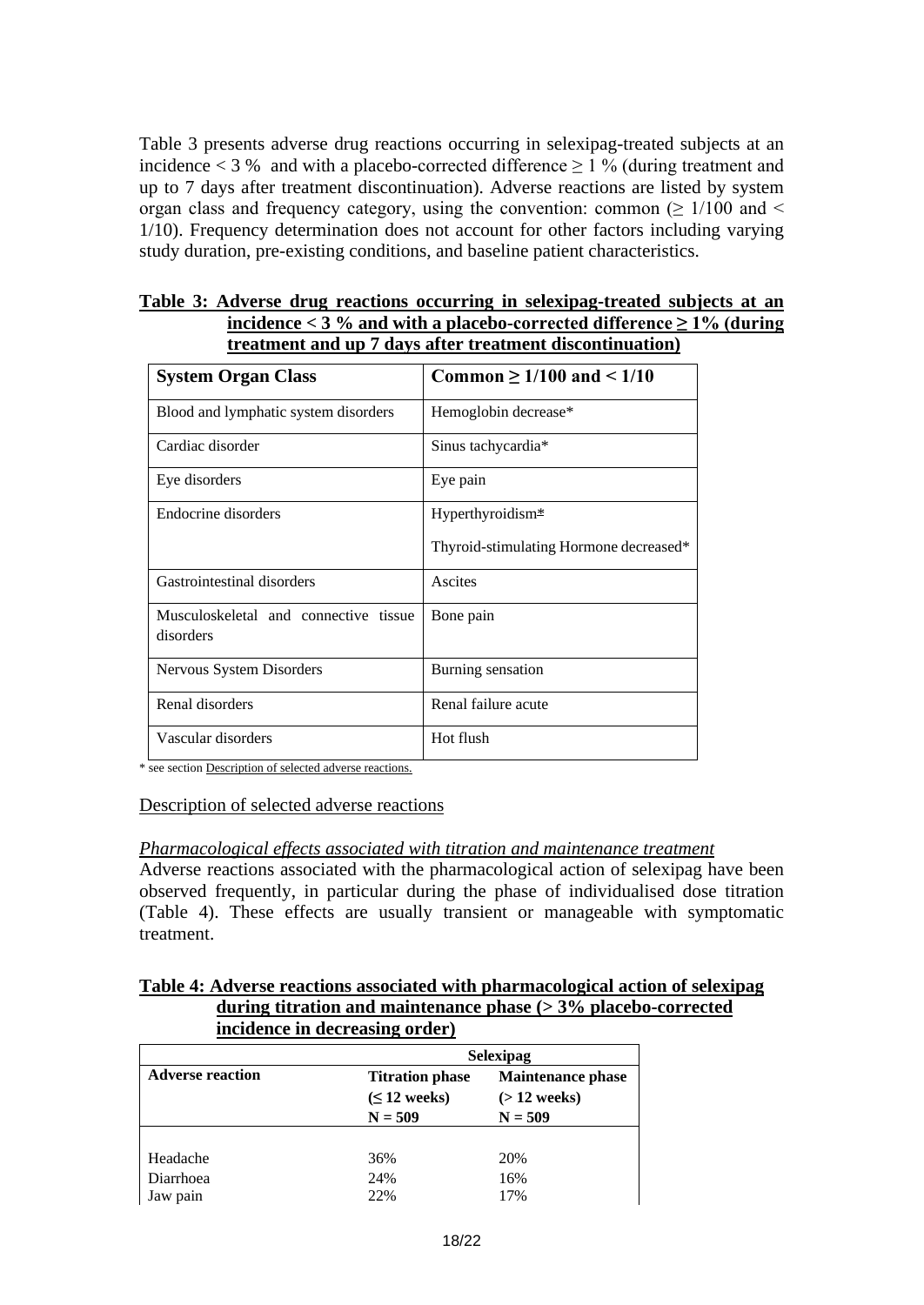|                         | <b>Selexipag</b>                                         |                                                          |  |  |
|-------------------------|----------------------------------------------------------|----------------------------------------------------------|--|--|
| <b>Adverse reaction</b> | <b>Titration phase</b><br>$(\leq 12$ weeks)<br>$N = 509$ | <b>Maintenance phase</b><br>$($ > 12 weeks)<br>$N = 509$ |  |  |
| Nausea                  | 16%                                                      | 10%                                                      |  |  |
| Myalgia                 | 10%                                                      | 6%                                                       |  |  |
| Vomiting                | 10%                                                      | 2%                                                       |  |  |
| Pain in extremity       | 9%                                                       | 7%                                                       |  |  |
| Flushing                | 7%                                                       | 7%                                                       |  |  |
| Arthralgia              | 2%                                                       | 4%                                                       |  |  |

## **Increase in heart rate:**

In the Phase 3 placebo-controlled study in patients with PAH a transient increase in mean heart rate of 3–4 bpm at 2-4 hours post-dose was observed. ECG investigations showed sinus tachycardia in 11.3% of patients in the selexipag group compared to 8.8% in the placebo group.

## **Eye disorders**:

Eye disorders in the selexipag and placebo groups occurred in 11.0% and 7.8%, respectively (mostly eye pain at 1.6% vs. 0.3%) and retinal disorders in 3.5% vs. 1.9%. Tortuosity and dilation of retinal arterioles were seen in rats after 2 years of treatment with very high doses (more than 25-fold above human exposure).

## **Malignancies:**

Malignancies occurred in 1.9% (n=11) in the selexipag group and 0.7% (n=4) in the placebo group, mainly due to cutaneous malignancies and blood and lymphatic system malignancies (see PRECAUTIONS - Genotoxicity and Carcinogenicity).

## Laboratory abnormalities

## *Haemoglobin/Anaemia*

In a Phase 3 placebo-controlled study in patients with PAH, mean absolute changes in haemoglobin at regular visits compared to baseline ranged from −3.4 to −0.2 g/L in the selexipag group compared to −0.5 to 2.5 g/L in the placebo group. A decrease from baseline in haemoglobin concentration to below 100 g/L was reported in 8.6% of patients treated with selexipag and 5.0% of placebo-treated patients. Median haemoglobin concentrations decreased over the first 3 months of treatment and stabilised thereafter.

Adverse events of anaemia were more frequent in selexipag patients who were taking concomitant treatment for PAH: ERA monotherapy: 14.9% and 9.2% with Selexipag and placebo respectively; PDE5i monotherapy: 11.1% and 5.4%; ERA and PDE5i: 11.2% and 10.7%. The incidence of anaemia AEs in patients who received no concomitant PAH specific therapies were 4.5% in the selexipag group and 6.7% in the placebo group.

## *Thyroid function tests*

In a Phase 3 placebo-controlled study in patients with PAH, a reduction in median thyroid-stimulating hormone (TSH) (up to  $-0.3$  MU/L from a baseline median of 2.5 MU/L) was observed at most visits in the selexipag group. In the placebo group, little change in median values was apparent. There were no mean changes in triiodothyronine or thyroxine in either group.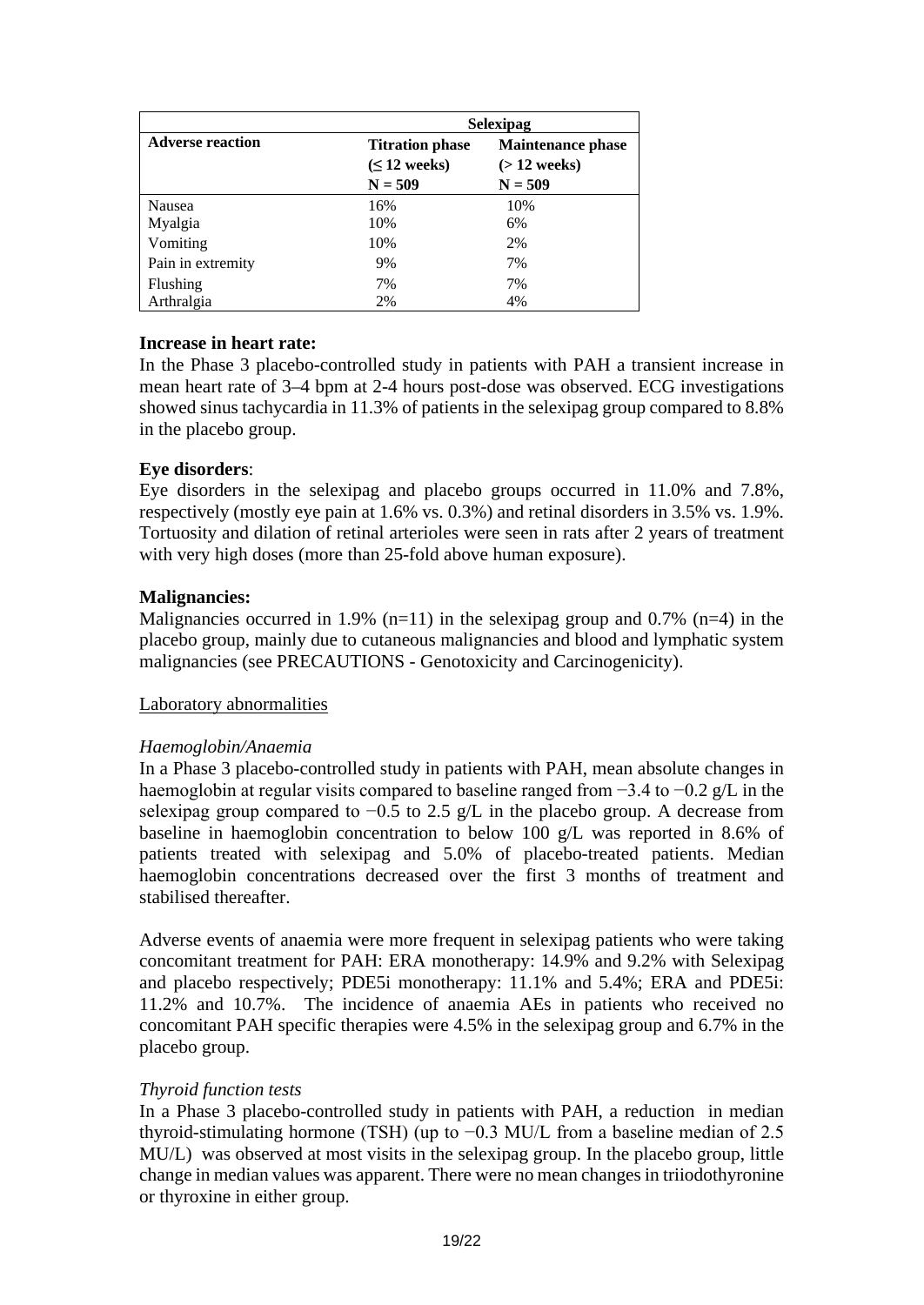# **DOSAGE AND ADMINISTRATION**

Treatment should only be initiated and monitored by a physician experienced in the treatment of PAH.

Selexipag can be used in combination therapy in patients insufficiently controlled with an endothelin receptor antagonist (ERA) and/or a phosphodiesterase type 5 (PDE 5) inhibitor, or as monotherapy in patients who are not candidates for these therapies.

## Method of administration

The film-coated tablets are to be taken orally in the morning and in the evening. UPTRAVI® should be taken consistently with or without food. Tolerability may be improved when taken with food.

The tablets should not be split, crushed or chewed, and are to be swallowed with some water.

#### **Dosage**

#### *Individualised dose titration*

The goal is to reach the individually appropriate dose for each patient (the individualised maintenance dose).

The recommended starting dose of UPTRAVI<sup>®</sup> is 200 micrograms given twice daily, approximately 12 hours apart. The dose is increased in increments of 200 micrograms given twice daily, usually at weekly intervals, until adverse pharmacological effects that cannot be tolerated or medically managed are experienced, or until a maximum dose of 1600 micrograms twice daily is reached. During dose titration, it is recommended not to discontinue treatment in the event of expected pharmacological side effects since they are usually transient or manageable with symptomatic treatment (see ADVERSE EFFECTS). If a patient reaches a dose that cannot be tolerated the dose should be reduced to the previous dose level.

## *Individualised maintenance dose*

The highest tolerated dose reached during dose titration should be maintained. If the therapy is less tolerated at a given dose over time, symptomatic treatment or a dose reduction to the next lower dose should be considered. PAH patients have variable degrees of IP receptor expression. Differences in maintenance dose of selexipag between individuals may be related to differences in IP receptor expression levels.

## *Interruptions and discontinuations*

If a dose of medication is missed, it should be taken as soon as possible. The missed dose should not be taken if it is almost time for the next scheduled dose (within approximately 6 hours).

If treatment is missed for 3 days or more, UPTRAVI® should be re-started at a lower dose and then titrated.

## **Dosage adjustment in elderly patients**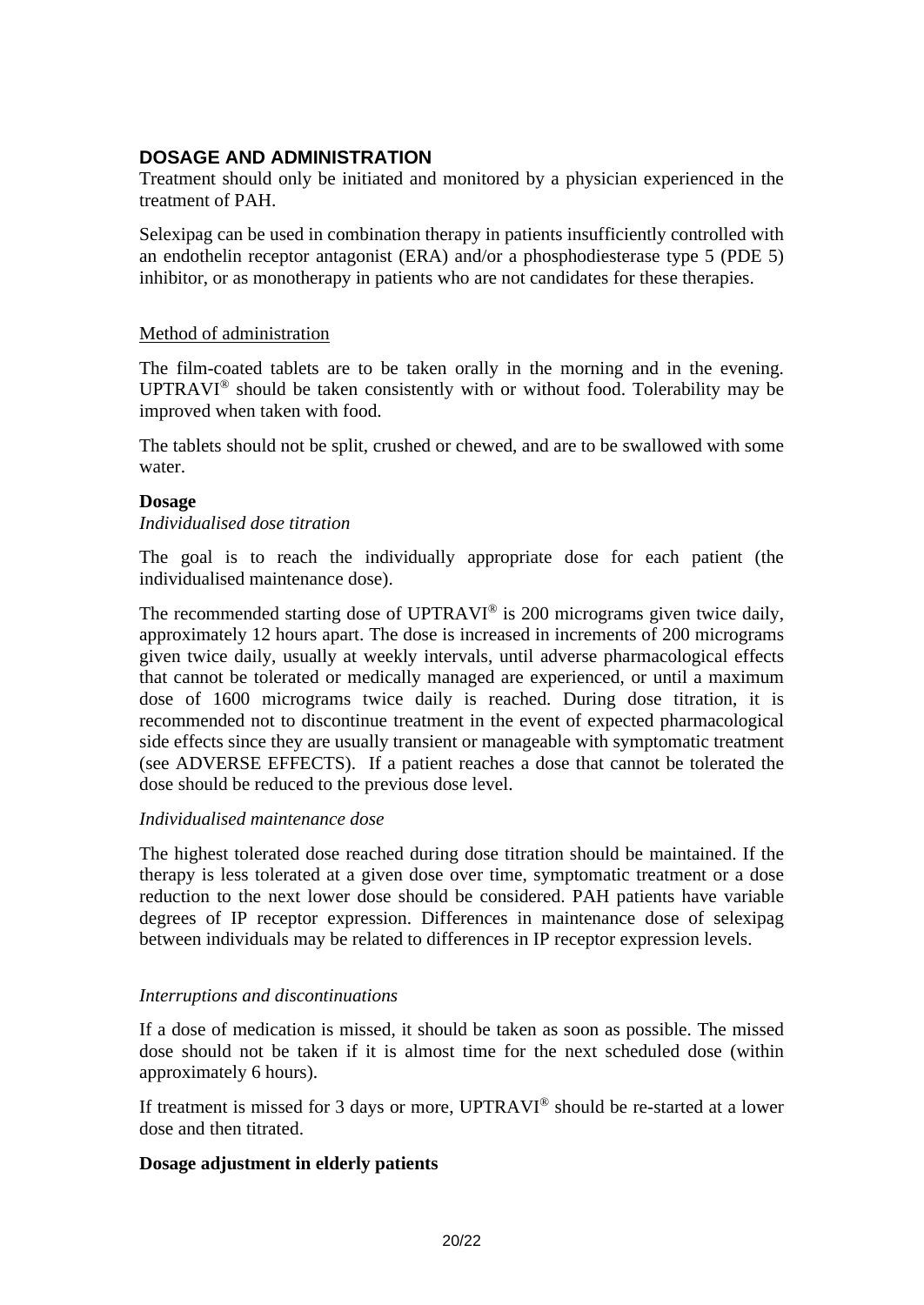# *Elderly (≥ 65 years)*

No adjustment to the dosing regimen is needed in elderly patients.

# **Dosage adjustment in patients with hepatic impairment**

No adjustment to the dosing regimen is needed in patients with mild hepatic impairment (i.e., Child-Pugh class A). A once-daily regimen is recommended in patients with moderate hepatic impairment (Child- Pugh class B) due to the increased exposure to selexipag and its active metabolite. Avoid use of UPTRAVI<sup>®</sup> in patients with severe hepatic impairment (Child Pugh class C, see CONTRAINDICATIONS)

# **Dosage adjustment in patients with renal impairment**

No adjustment to the dosing regimen is needed in patients with mild or moderate renal impairment.

No change in starting dose is required in patients with severe renal impairment. Dose titration in these patients should be done with caution.

# **Dosage adjustment with co-administration of moderate CYP2C8 inhibitors**

When co-administered with moderate CYP2C8 inhibitors (e.g., clopidogrel, deferasirox and teriflunomide), reduce the dosing of UPTRAVI® to once daily. Revert to twice daily dosing frequency of UPTRAVI<sup>®</sup> when co-administration of moderate CYP2C8 inhibitor is stopped (see INTERACTIONS WITH OTHER MEDICINES, in-vivo studies Inhibitors of CYP2C8).

# **OVERDOSAGE**

Isolated cases of overdose up to 3200 µg were reported. Mild, transient nausea was the only reported consequence. In the event of overdose, supportive measures must be taken as required. Dialysis is unlikely to be effective because selexipag and its active metabolite are highly protein bound.

# **PRESENTATION AND STORAGE CONDITIONS**

UPTRAVI® 200 microgram, light yellow, debossed with '2', round, film-coated tablet.

UPTRAVI® 400 microgram, red, debossed with '4', round, film-coated tablet.

UPTRAVI® 600 microgram, light violet, debossed with '6', round, film-coated tablet.

UPTRAVI® 800 microgram, green, debossed with '8', round, film-coated tablet.

UPTRAVI® 1000 microgram, orange, debossed with '10', round, film-coated tablet.

UPTRAVI® 1200 microgram, dark violet, debossed with '12', round, film-coated tablet.

UPTRAVI® 1400 microgram, dark yellow, debossed with '14', round, film-coated tablet

UPTRAVI® 1600 microgram, brown, debossed with '16', round, film-coated tablet

# UPTRAVI® 200 microgram film-coated tablets

Polyamide / aluminium / high density polyethylene / polyethylene with an embedded desiccant agent / high-density polyethylene blister sealed with an aluminium foil (Alu/Alu blister with desiccant) in cartons of 60 or 140 film-coated tablets.